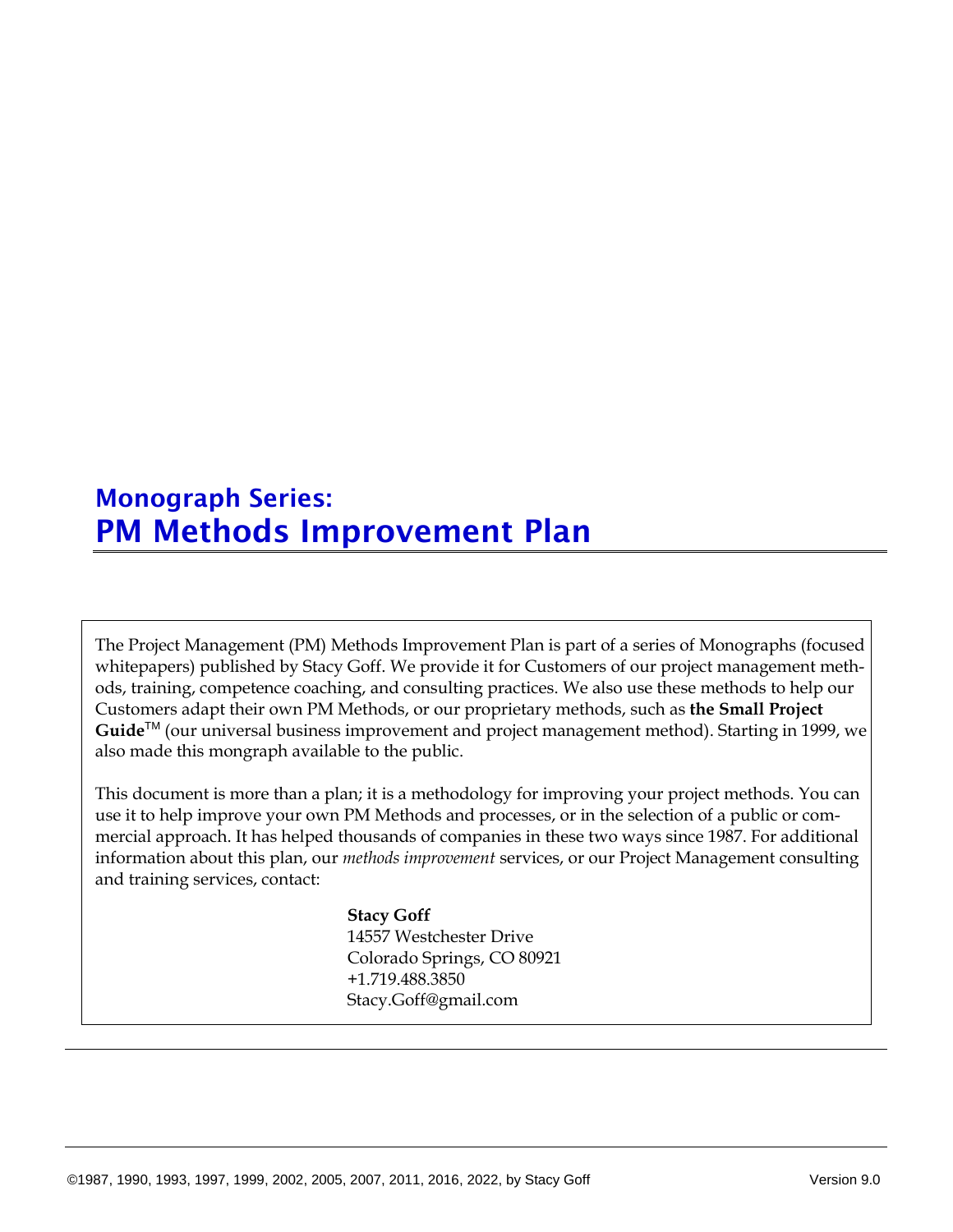# 1. Overview **The Problem** Organizations implement new or modified PM Methods to improve the effectiveness and responsiveness of their project delivery. Yet, most implementations fail to provide all the expected benefits. Given that the total cost of updating your PM Methods can range from \$2,000 for small changes for a small organization to over \$8,000,000 for a larger one, it is crucial to make the most of that implementation. This monograph's purpose is to help you gain all the benefits you deserve. A method consists of a methodology (repeatable process), and the competences, skills and tools needed to use it effectively. The right set of PM Methods can help to improve the quality, speed and PM Performance of your organization. But to implement new methods, you must plan well if you expect to gain the needed benefits. The Critical Success Factors listed below, together with use of this PM Methods Improvement Plan, will increase your success with your new methods. In an era when many organizations are performing the majority of their work as projects, and a few have achieved the status of effective Project Performing Enterprises, improvement of PM Methods may be your strategic advantage. **The Myths** The greatest myths we've heard in methods improvement include: • We bought our new methodology last week. Projects should be better by now. • I bought them the latest tools; they can learn to use them in their spare time. • We got them training. Why do you think they need support too? • My staff will use it  $-$  if they know what's good for them! • It's the best-rated and most-published approach, it must be good. • Our customer doesn't care about the way our Project Teams do things. • I've spent all I can afford just to buy the darn thing! Critical Success Factors The Critical Success Factors for implementing **any** new set of PM Methods are: • Understand your organization's PM effectiveness, using a maturity model, or other performance assessment, such as PRO, IPMA-USA's Performance Rated Organization assessment. • Establish baseline measures of productivity and customer satisfaction. • Clarify the roles, responsibilities, and rewards for your Sponsor, Customers, Resource Managers, Project Teams, and Project Management Office. • Select PM Methods that meet both current and future needs. • Evaluate and purchase appropriate automated tools that support the new processes you are implementing; then, provide coaching and support in them. • Schedule training in the use of all related topics: Business Analysis; the actual Methods; Project Management for all stakeholders; and related support tools. • Regularly evaluate and enhance the methods, provide updates and advanced topics training, and maintain mentoring, coaching and consulting support. • Maintain awareness at Executive and internal Customer Management levels about the purpose of the methods, and their expected benefits.

### The Promise The purpose of this PM Methods Improvement Plan is to explode the myths and exploit your potential for improved Project effectiveness.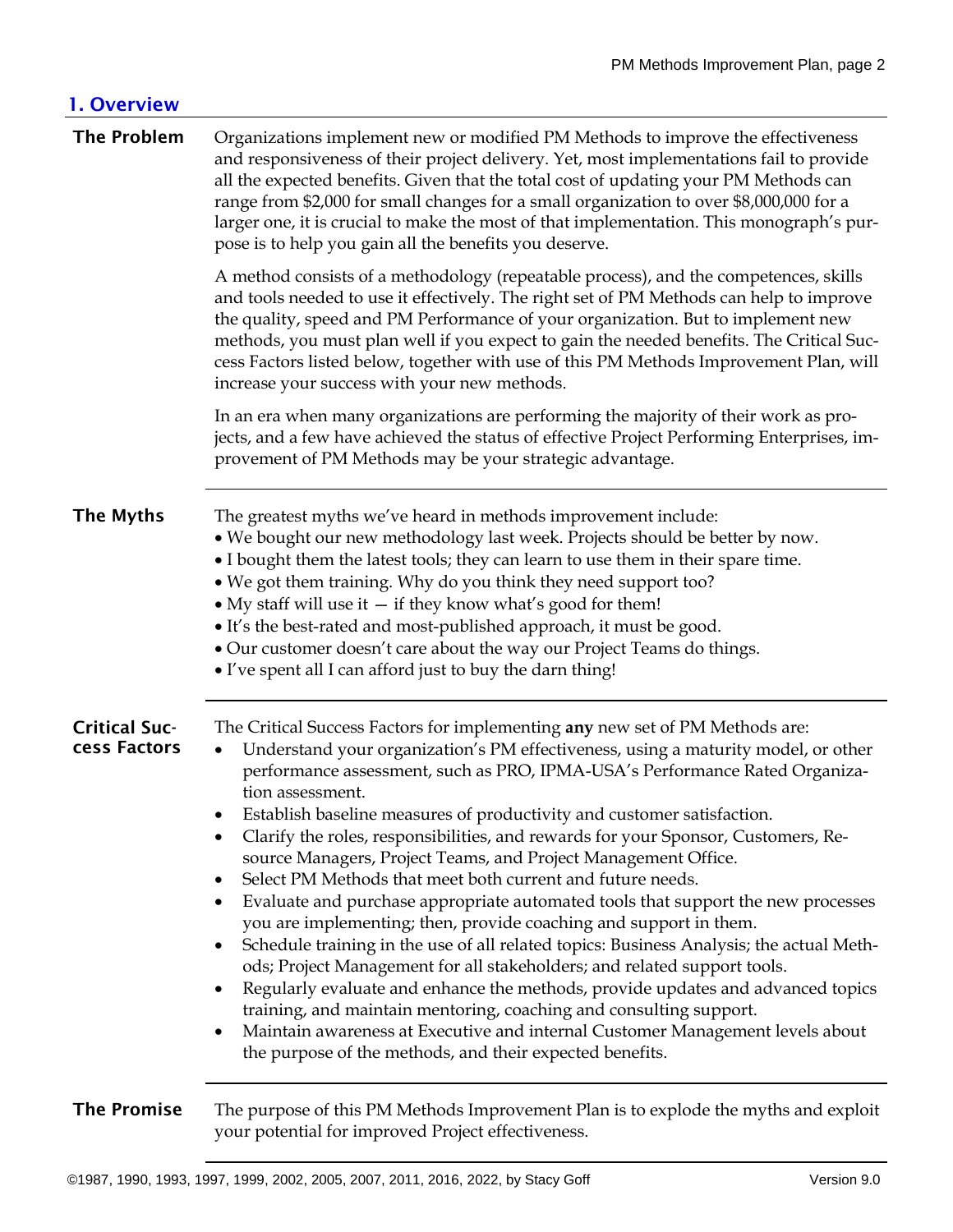# 2. Prerequisites

#### Establish Requirements

Before you begin to implement any new PM Methods, you should identify and evaluate your requirements so you can be sure to select the right methods. **What results must they accomplish for you?** The evaluation and selection process is out of scope for this monograph, but is mentioned here because a successful implementation depends on it. Determine what your requirements are for new methods, and evaluate how different products meet those requirements.

Once you decide which methods meet your requirements, the next step is to ask if your organization is ready for the changes they require. If not, you would probably benefit more from coaching, consulting and training than from implementing any new methods.

### **Technology-Driven Dangers**

One of the worst reasons for implementing new PM Methods is because you want to apply new technology; a current favorite is some sort of new project server, that (magically) provides complete enterprise-wide project status information, in the absence of any repeatable process, viable plans, or reliable status tracking. Beware!

**Qualification** We use a series of qualification questions to assure that our Customers are ready to successfully implement new methods. Our aim is to assure that you will be successful in your implementation. Answer the questions below. Your responses help determine **whether** you are ready to implement new methods, or **which part** of your organization will be most successful in doing so.

- Are Managers committed to improving project success?
- Do you consistently use your existing methods?
- Do you have (internal) Customer participation and ownership in projects?
- Will Project Managers and team members agree (and change) to a different way of doing business?
- Is your project climate healthy, with open communication and a can-do attitude?

If you meet all these criteria, you have already overcome the reasons most organizations fail to implement their new methods. If you failed one or two, you can still be successful; consulting services can still help you through the implementation.

For organizations that fail more than two criteria, we recommend a combination of consulting and training before even trying to implement new PM Methods.

Note that answering these questions not only shows you where your strengths and weaknesses are. They also satisfy several of the Critical Success Factors, mentioned in the Overview. Or, you can use the questions to decide *which part* of your organization has the greatest chances of success in methods improvement.

#### Appropriate Sequence

Many organizations attempt to improve PM Performance by buying new technology tools. So many times, we've taken calls, asked questions, findimg that they've bought the tools, and ran into problems "getting them to work." In the 1980s we developed the sequence for the appropriate sequence for implementation of PM improvements.

--continued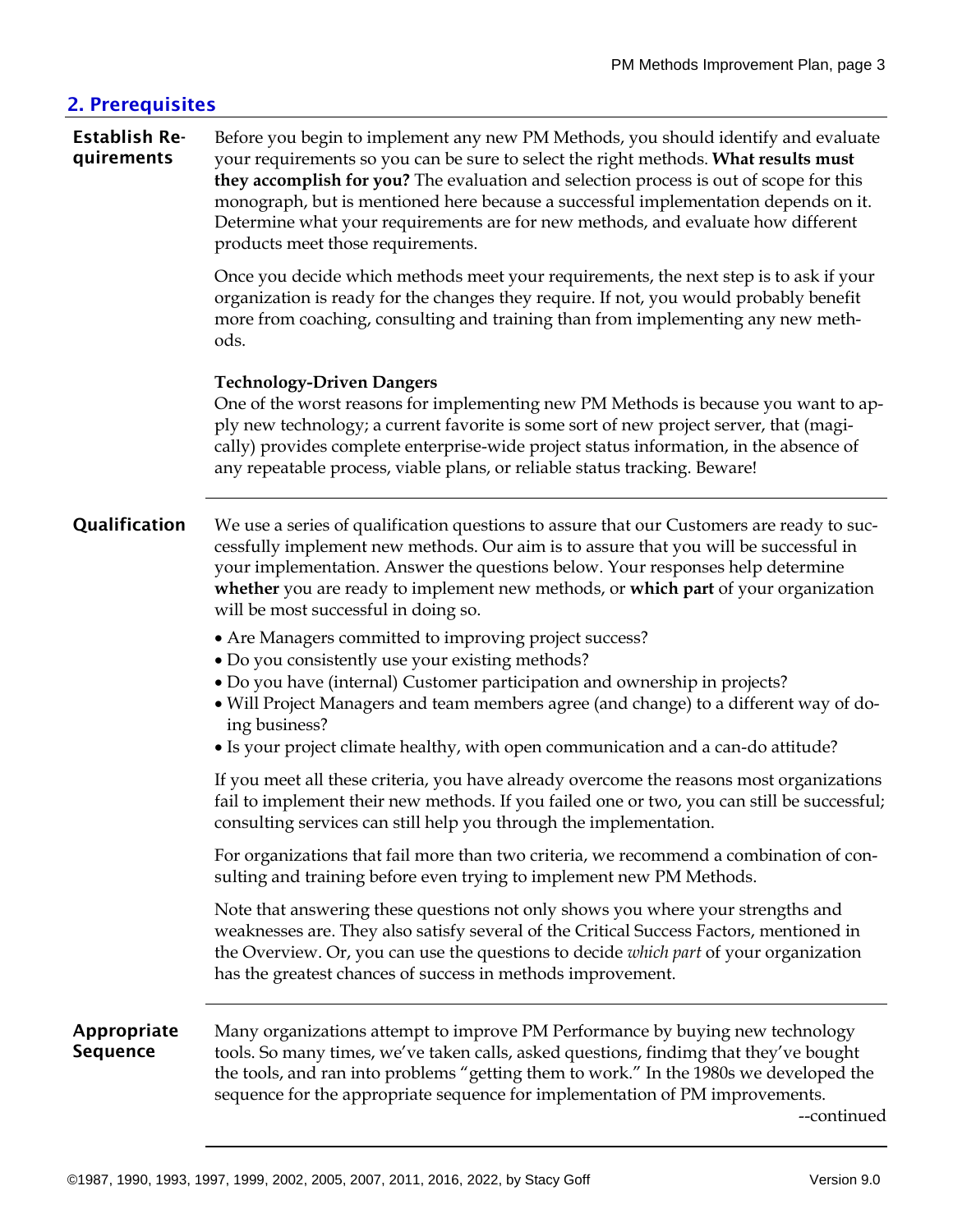# 2. Prerequisites, continued

| Appropriate<br>Sequence, con-<br>tinued | 1. Establish Enabling Policies, that maximize PM Performance. Examples include those<br>that tie portfolio management to organization strategies, establish the priority of pro-<br>jects, guide the allocation of talent to top-priority projects, and in some of the best<br>cases, identify how key project participants' ongoing work responsibilities will be<br>handled by others for the project duration.                                     |
|-----------------------------------------|-------------------------------------------------------------------------------------------------------------------------------------------------------------------------------------------------------------------------------------------------------------------------------------------------------------------------------------------------------------------------------------------------------------------------------------------------------|
|                                         | 2. Set Clear Roles and Responsibilities: Assure involvement of the right internal cus-<br>tomers in the right activities and results, at the right time of the project. Identify re-<br>sponsibilities of Middle Managers; we find that "managers in the middle" who follow<br>through on their responsibilities in a timely way are a differentiator for performing<br>project organizations.                                                        |
|                                         | 3. Apply Appropriate Process: Here is where methods or methodologies can help. But<br>note, this is the third step, not the first. See our article, What Is A PM Methodology? A<br>Search for Efficiency, Consistency, and Performance, for an entire range of recommen-<br>dations for making this step work for you.                                                                                                                                |
|                                         | 4. Add Enabling Technology. Note that this should be the last step. While it is essential<br>(teams will not adapt to new roles and processes without some accelerating aid), it is<br>important to assure that you end with this step, rather than beginning with it. This<br>does not necessarily mean that you ignore this step until the end; you should collect<br>your requirements and investigate options from the beginning of the sequence. |
|                                         | We explore this appropriate sequence of implementation improvements below.                                                                                                                                                                                                                                                                                                                                                                            |
| 1. Enabling<br><b>Policies</b>          | Here is an example of a key enabling policy: All projects of a certain size and greater shall<br>have a viable project plan, with a schedule that is appropriately staffed, has precedent relation-<br>ships for each activity, and that the team will use as a baseline for tracking.                                                                                                                                                                |
|                                         | Here are a few more, from our coaching sessions for WiSDM internal consultants:                                                                                                                                                                                                                                                                                                                                                                       |
|                                         | 1. Projects will not begin until the IT and Business team members are available at the<br>right level of effort (as recommended in WiSDM for the size, Small Medium and<br>Large, of project).                                                                                                                                                                                                                                                        |
|                                         | 2. Large Projects have full-time involvement from key team members, and the Project<br>Manager has input into team member evaluation. The Project Manager can move team<br>members to an offsite control room.                                                                                                                                                                                                                                        |
|                                         | 3. All project team members, including business associates, will complete time sheets on<br>a daily basis, submitted weekly. Hours spent shall be reported at the project/activity<br>assignment level. Technical experts who are not assigned to teams, but review project<br>results will also post their time to the project/activity.                                                                                                             |
|                                         | 4. Each phase of projects larger than 1000 hours shall have a Change Budget, in a range<br>from 5% to 10% of phase effort. Effort or cost consumed in evaluating and implement-<br>ing Change Requests shall be charged to this Change Budget, and when it is ex-<br>hausted, no additional requests can be processed until Phase end.                                                                                                                |
|                                         | The result of enabling policies: A project environment that encourages success.                                                                                                                                                                                                                                                                                                                                                                       |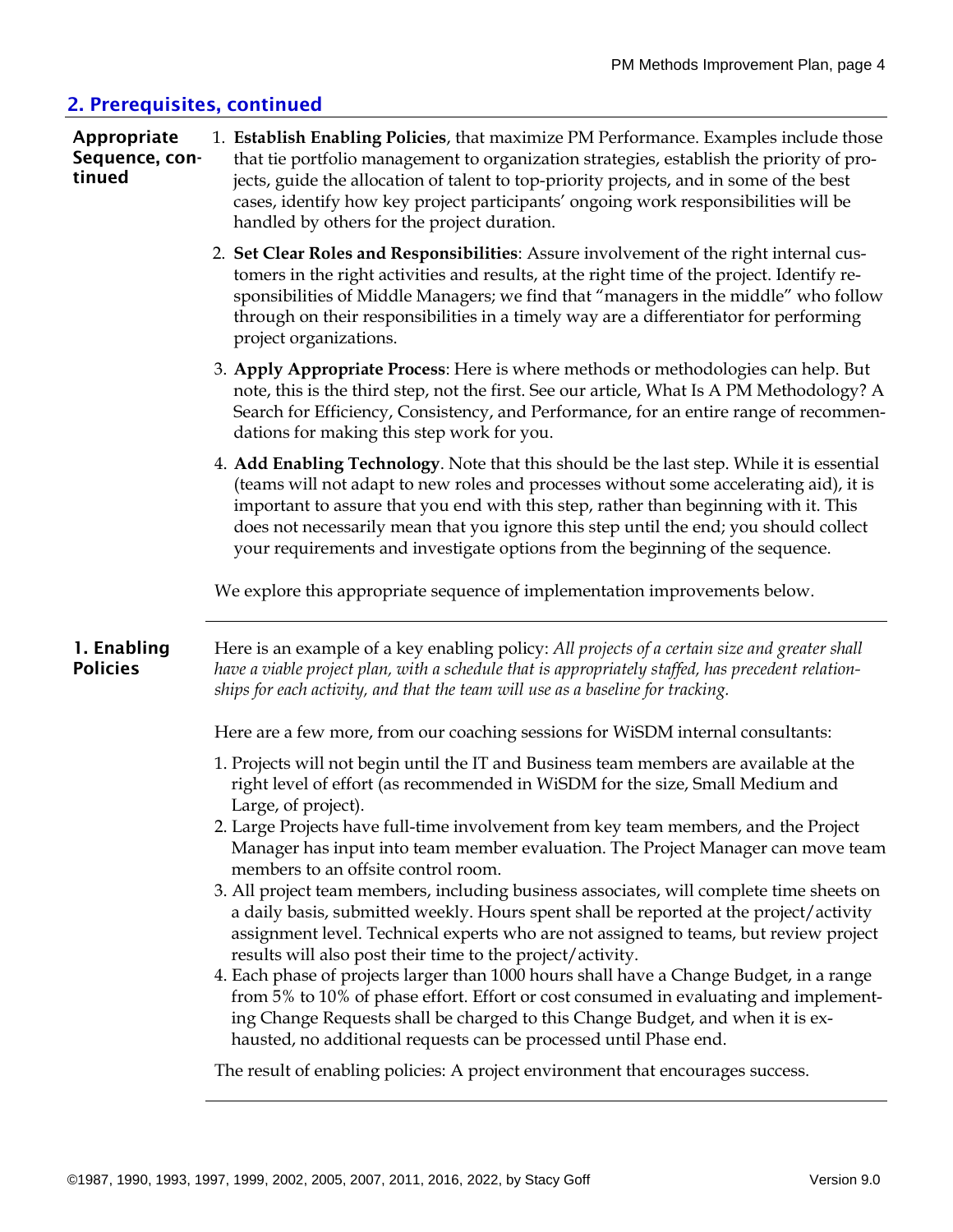# 2. Prerequisites, continued

| 2. Clear Roles<br>and Responsi-<br>bilities        | Too often we see methods that fail to identify the responsibilities of each role. Some fail<br>to even include such crucial roles as Sponsor (or Project Executive), key managers who<br>make prioritization and allocation decisions, and internal and external Customers or Cli-<br>ents. In reviewing project plans we continually point out the risk/threats these omis-<br>sions present.                                                                                                                                                                                                                                                                                     |
|----------------------------------------------------|------------------------------------------------------------------------------------------------------------------------------------------------------------------------------------------------------------------------------------------------------------------------------------------------------------------------------------------------------------------------------------------------------------------------------------------------------------------------------------------------------------------------------------------------------------------------------------------------------------------------------------------------------------------------------------|
|                                                    | How do these stakeholders know what is expected of them? How much time it will<br>take? Unless they are very experienced, they don't, and become a failure point. Thus<br>your methods must identify all the responsibilities each person filling one or more roles<br>should sign up for. The list below shows the Sponsor responsibilities from our universal<br>PM method:                                                                                                                                                                                                                                                                                                      |
|                                                    | See the effective Sponsor's Responsibilities, in the left column of Appendix A. Do your<br>Sponsors consistently "sign up" for these responsibilities? Will your other key stake-<br>holders commit, and then follow through on theirs? Our experience is that the levels of<br>management above the project team has more impact on project (and methods improve-<br>ment) success than all steps the project teams can take.                                                                                                                                                                                                                                                     |
|                                                    | This is just one key example; but is shows that a clear definition of the roles and respon-<br>sibilities of key project stakeholders can be a great Risk Assessment/Risk Management<br>approach.                                                                                                                                                                                                                                                                                                                                                                                                                                                                                  |
| 3. Acquired,<br><b>Adapted</b><br><b>Processes</b> | A Project Management Methodology does not produce project success. It merely pro-<br>vides the platform for competent Project Managers and key Stakeholders and Team<br>Members to succeed. Yet there are a handful of characteristics that consistently differen-<br>tiate effective and efficient methods from ineffective and weak or bloated ones. See our<br>characteristics in the right column on Appendix A.                                                                                                                                                                                                                                                               |
|                                                    | After reviewing the list, you might compare your current PM Methods to this list, and<br>evaluate how well they demonstrate these characteristics. We are also interested in your<br>suggestions for additions to the list. After all, most long-life methods are designed for<br>tomorrow's needs, not just to correct the sins of the past.                                                                                                                                                                                                                                                                                                                                      |
|                                                    | Who is the user of today's PM Methodology? Stakeholders include Project Managers,<br>Team Members, internal/external Customers, Project Management Offices, Sponsors,<br>and Managers. In this list, each has some level of appropriate use. But the primary target<br>for any methodology is those who perform work on the project, whether in managing it,<br>making key decisions about it, or delivering the results.                                                                                                                                                                                                                                                          |
|                                                    | And here is an irony: Even with the best methodologies, many target users tend to use it<br>in full just the first 3-5 times. And the first several of those times, they are still learning it<br>and not effectively applying it. After the fifth (or so) time they use it, most people have<br>fully integrated the philosophy and approach. Thus the ideal PM Method should have<br>approachable process explanations for beginners (and not overwhelming), yet be acces-<br>sible enough for easy reference once each user, from new team members to Project Spon-<br>sor has used it several times, and has climbed the learning curve to Skills and Mastery<br>(Competence). |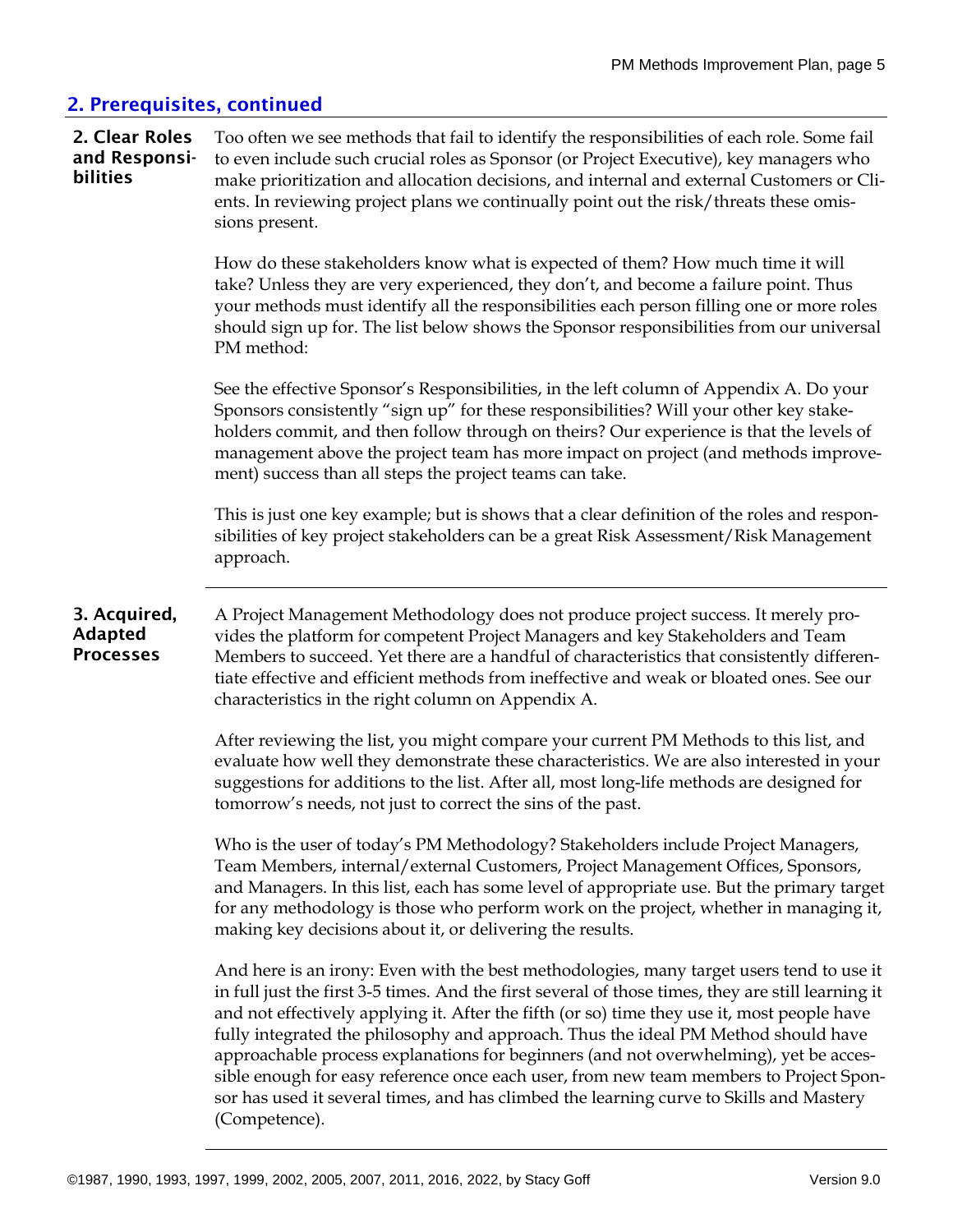# 2. Prerequisites, continued

#### 4. Accelerating Only after you have considered and evaluated the above steps should you look at the **Technology** tools, or technology solutions you will apply, to accelerate use of your adopted methods. It is not that the tools are unimportant—they are essential. And, you need more than scheduling tools. You need portfolio planning tools, resource management tools, estimating tools, systems engineering tools, requirements and testing traceability tools, and many others.

The Accelerating Technology is important; but only in its correct sequence. And yet, as we wrote in Chapter 9 of Project Management Institute's book, *Project Management Circa 2025*, the vast majority of organizations are barely using the features of the leading edge PM tools from 25 years ago.

Why is this so? Because of their failure, in many cases, to consider Policies, Roles and Responsibilities, and Processes, before jumping into tools. For greater insight, see our book chapter, *Visions for the PM Software Industry*, at: https://stacygoff.com/assets/Visions\_For\_PM\_Software. (one chapter in a book published by PMI, and reproduced on our website with their permission).

Once Qualified Once you qualify your organization (or a part of it), the next step is to develop a *plan* to maximize the strengths and compensate for the weaknesses of your organization as you implement the methods improvement plan. That implementation is the focus of the remainder of this article.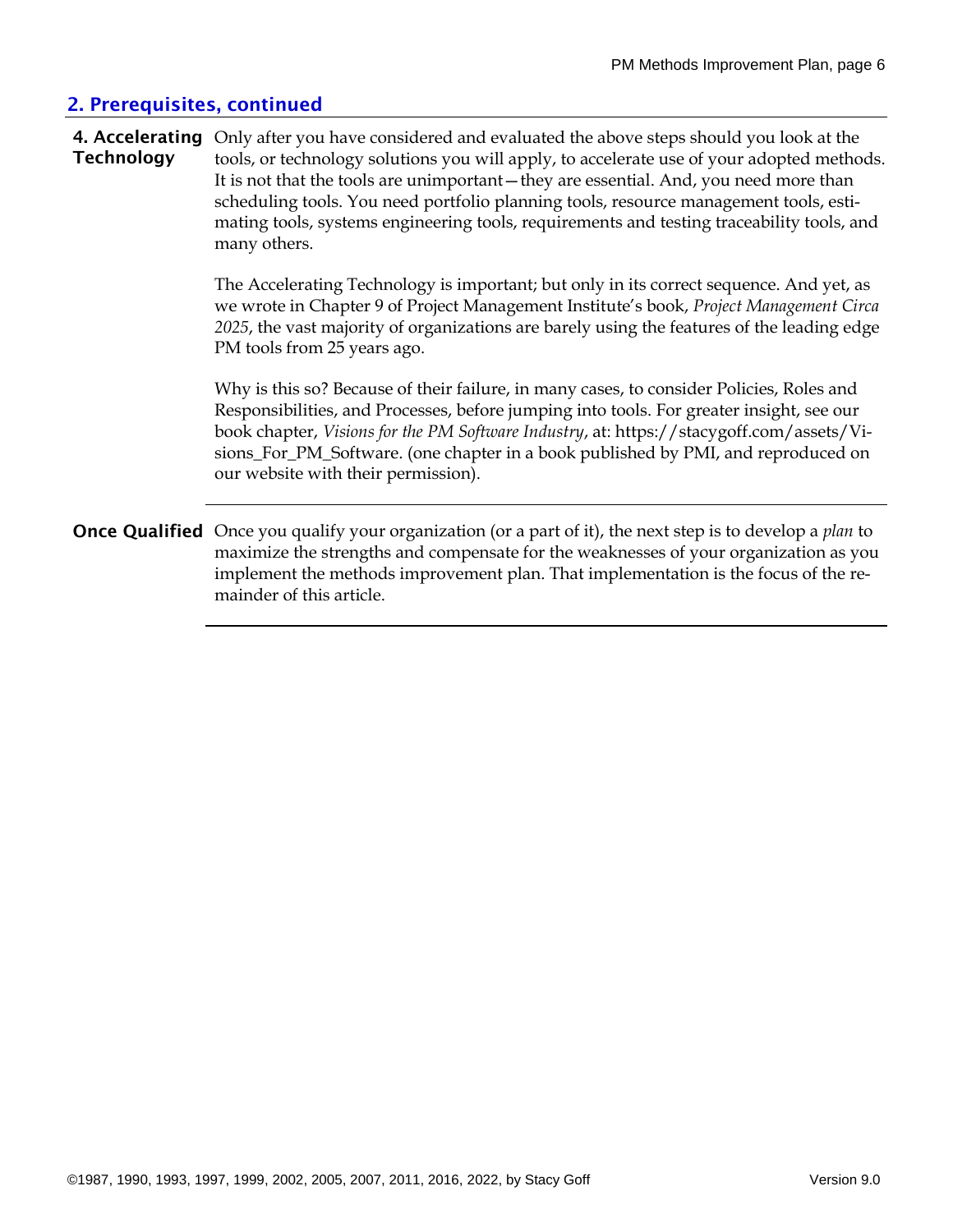# 3. The Process

| <b>The Big</b><br><b>Picture</b> | Methods improvement is a specialized type of project<br>7<br>with a unique Phase Structure and activity list. The Meth-<br>$\mathbf 1$<br>ods Improvement Phases we suggest are:                                                                                                                                                                                                                                                                                                                                                                                                                    |
|----------------------------------|-----------------------------------------------------------------------------------------------------------------------------------------------------------------------------------------------------------------------------------------------------------------------------------------------------------------------------------------------------------------------------------------------------------------------------------------------------------------------------------------------------------------------------------------------------------------------------------------------------|
|                                  | $\overline{2}$<br>1. Assess Your Organization<br>6<br>2. Acquire and Tune the Methods<br>3. Do Pilot Training<br>3<br>5<br>4. Run Pilot Projects<br>5. Do Rollout Training<br>$\overline{4}$<br>6. Rollout Projects<br>7. Implement Advanced Applications and Support                                                                                                                                                                                                                                                                                                                               |
|                                  | You should modify and/or combine the Phases depending on the size of your organiza-<br>tion. A 25 person Marketing start-up may have a different planning framework than a<br>500 person Aerospace Engineering organization. And just as with any project, you need<br>to tailor the activities to meet your specific needs.                                                                                                                                                                                                                                                                        |
|                                  | For each Phase, the PM Methods Improvement Plan presents an overview, high-lights of<br>the phase, sample problems you may encounter, and the suggested Critical Success Fac-<br>tors for each Phase. See Appendix B for the full Work Breakdown Structure for the PM<br>Methods Improvement Plan.                                                                                                                                                                                                                                                                                                  |
| Surprised?                       | Some people are surprised that we treat PM Methods Improvement as a project. Well,<br>"we eat our own dog food." Or, stated differently, we practice what we preach. And,<br>this is not just because we are project managers. We are also change agents, and the or-<br>ganizational changes you are making are significant.                                                                                                                                                                                                                                                                       |
|                                  | We have stated, in prior engagements, that the type of organizational change that we as-<br>sist in, especially when it moves beyond just process implementation, to evaluate and<br>improve overall PM Performance, can easily improve measured performance, thruput,<br>or whatever your objective, by an order of magnitude. That's 10X. But, that type of<br>change takes (as a rule of thumb) 1 year per level, for all levels between the people doing<br>the work, and your CEO. We've seen some Executives count off on their fingers, then<br>start looking at their feet for more digits. |
|                                  | This type of organizational improvement deserves the type of attention you would ap-<br>ply to your most strategic, most-competitive, most regulatory project - because it drives<br>your future. Yes, this is a project, and you should manage it like one.                                                                                                                                                                                                                                                                                                                                        |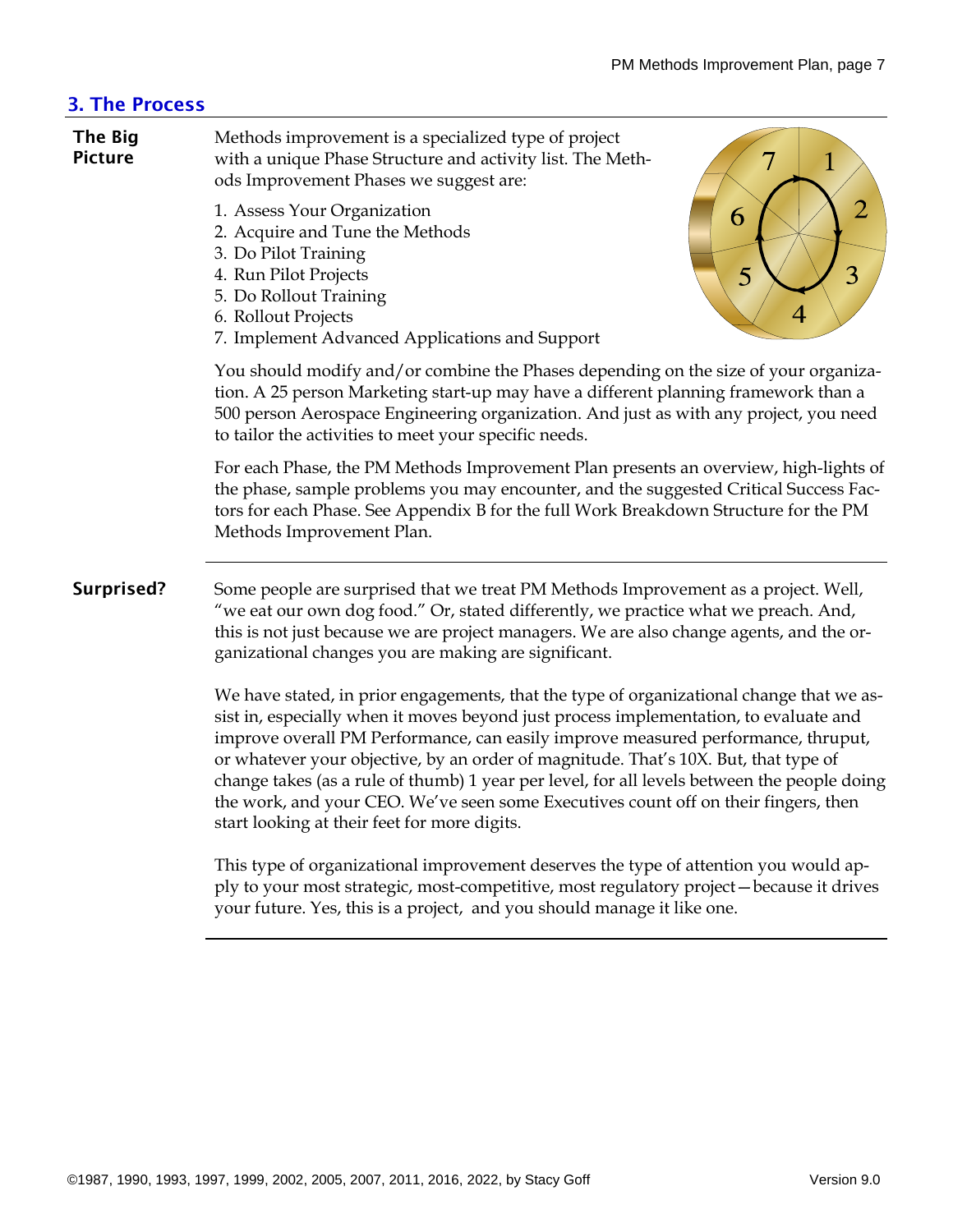# Phase 1.0 Assess Your Organization

| <b>Purpose</b>                       | This Phase builds the business case and project plan, while baselining your current<br>productivity and determining readiness for process improvement.                                                                                                                                                                                                                                                                                                                                                                                                             |
|--------------------------------------|--------------------------------------------------------------------------------------------------------------------------------------------------------------------------------------------------------------------------------------------------------------------------------------------------------------------------------------------------------------------------------------------------------------------------------------------------------------------------------------------------------------------------------------------------------------------|
|                                      | <b>1.0 Assess Your Organization</b><br>1.1 Charter the Project: Business Need and Improvement Objectives<br>1.2 Define Project Scope: Extent of Organization Involved<br>1.3 Establish Baseline Metrics for Productivity and Satisfaction<br>1.4 Evaluate Strengths and Weaknesses of Current Methods and Climate<br>1.5 Assess the Organization Using a PM Maturity Model<br>1.6 Define the Requirements for Improved Methods<br>1.7 Identify Strategies for Improvement<br>1.8 Develop a Plan for the Methods Improvement Project<br>1.9 Develop Next Phase Plan |
| <b>Phase High-</b><br>lights         | This Phase produces a Project Charter, establishes an understanding of the current situa-<br>tion, defines the business case and objectives, and establishes a project plan. Unique<br>items are the baseline metrics and assessment of the organization's maturity, using a PM<br>Maturity Model.                                                                                                                                                                                                                                                                 |
|                                      | <b>Baseline Metrics</b><br>You can't manage what you can't measure. In this activity, identify the primary pro-<br>cesses you perform, their distinguishing attributes, and current performance ranges. For<br>example, 4-5 hours for an experienced copywriter to produce a typical new-product<br>tear-sheet. A small handful of the right Baseline Metrics give you the "before" snapshot<br>to track against as you implement improvement methods.                                                                                                             |
|                                      | <b>PM Maturity Model</b><br>A natural sequence of process improvement opportunities fall out of the currently-popu-<br>lar Project Management Maturity Models. (Search the web; they are pretty common).<br>Failing to put in place earlier (level 2) maturity model prerequisites wastes money on<br>advanced (level 4) improvement opportunities.                                                                                                                                                                                                                |
|                                      | Example: Implementing Defect Tracking while Requirements remain poor.                                                                                                                                                                                                                                                                                                                                                                                                                                                                                              |
| lems                                 | Potential Prob- These are the problems to which organizations typically fall victim in this Phase:<br>• Not understanding (and compensating for) your strengths and weaknesses<br>• Failing to set up baseline measures<br>• An unprepared organization acquiring leading-edge methods<br>• No planning: just haphazard, incremental implementation of new methods!                                                                                                                                                                                                |
| <b>Critical Suc-</b><br>cess Factors | These are the Critical Success Factors for this Phase:<br>• Find the right Sponsor and develop a Project Charter<br>• Get top Management commitment to a "Successful Project Climate"<br>• Thoroughly evaluate your method and process needs<br>• Critically analyze current methods' role and impact in your organization<br>• Establish Baseline measures and PM Process Maturity<br>• Comprehensively analyze support tool requirements.                                                                                                                        |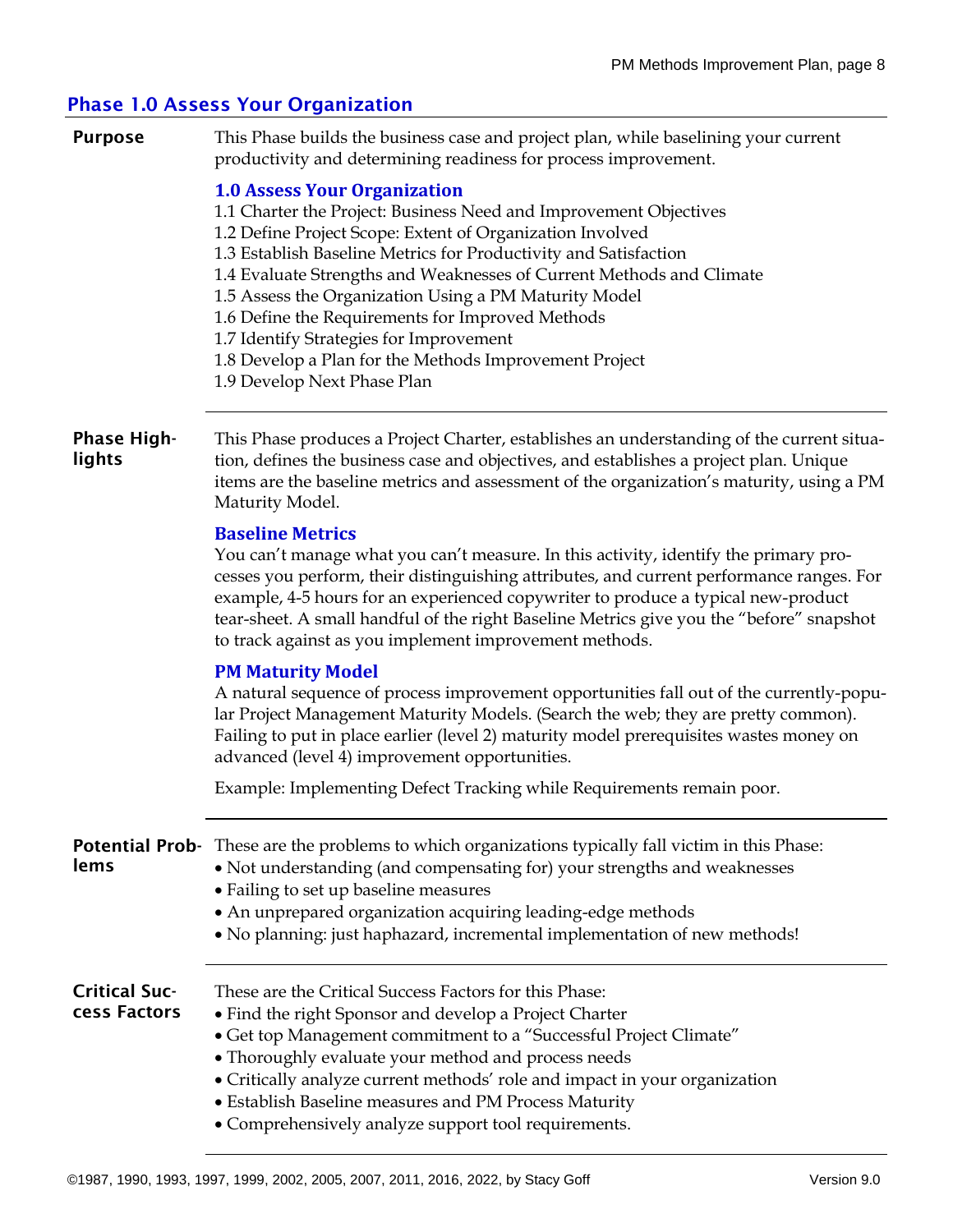# Phase 2.0 Acquire and Tune the Methods

| <b>Purpose</b>                       | This Phase includes establishing your methods infrastructure and support processes,<br>and selecting the new methods and any supporting software tools. It also includes steps<br>to tune the methods to your environment.                                                                                                                                                                                                                                                                                                                                                                                                                   |
|--------------------------------------|----------------------------------------------------------------------------------------------------------------------------------------------------------------------------------------------------------------------------------------------------------------------------------------------------------------------------------------------------------------------------------------------------------------------------------------------------------------------------------------------------------------------------------------------------------------------------------------------------------------------------------------------|
|                                      | An important reminder in this Phase: remember that buying technology alone does not<br>provide lasting benefits. Our experience with managing organizational change shows<br>that four crucial ingredients must occur in the proper sequence:<br>Policies, Responsibilities, Procedures and then Technology.                                                                                                                                                                                                                                                                                                                                 |
|                                      | <b>2.0 Acquire and Tune the Methods</b><br>2.1 Establish Enabling Policies and Responsibilities<br>2.2 Institute a Project Management Office with Clear Lines of Accountability<br>2.3 Evaluate and Purchase (or Develop) the PM Improvement Methods<br>2.4 Evaluate and Purchase Any Needed Tools, e.g.: PM Software<br>2.5 Tune the Methods' Project Templates to Your Process Needs<br>2.6 Develop Needed Infrastructure Support (i.e., networks, intranet, wireless)<br>2.8 Tune Automated Support Tools and Re-usable Templates<br>2.9 Update Project Plan and Develop Next Phase Plan                                                  |
| <b>Phase</b><br><b>Highlights</b>    | This Phase has activities that failing projects often skip. Every one is essential to your<br>success. However, let's highlight the role of the Project Management Office.                                                                                                                                                                                                                                                                                                                                                                                                                                                                   |
|                                      | <b>The Project Management Office</b><br>We've worked with two styles of Project Management Offices: Cops and Coaches. While<br>the Cops approach may be appropriate in a very large Aerospace Program contract, to-<br>day's more effective Project Management Office is a Coach. Ideally, she or he is your<br>coach for a winning team, improving PM competence, skill-building, and re-usable his-<br>tory with metrics, lessons learned, and an independent audit.                                                                                                                                                                       |
| <b>Potential</b><br><b>Problems</b>  | These are the problems to which organizations typically fall victim in this Phase:<br>• Not assigning support responsibilities, or assigning them to the wrong people<br>• Assigning responsibilities but not providing authority or resources<br>• Getting the wrong methods; or, getting the right methods for the wrong reasons<br>• Letting technology drive the new methods, rather than support them<br>• Excessively customizing the WBS, Templates and terminology<br>• Inadequate staffing (by number or skills) of the Program Management Office<br>• Attempting to use the new methods without the right automated support tools. |
| <b>Critical Suc-</b><br>cess Factors | These are the Critical Success Factors for this Phase:<br>• Identify rewards and recognition as part of the enabling policies<br>• Establish the Project Management Office as a support and process focus group<br>• Involve Managers and the Project Team in making the selections<br>• Make sure the organization understands the impact of the changes you'll make<br>• Adapt the methods to the unique requirements of your organization<br>• Assign support roles to key Managers; turn them into evangelists and mentors.                                                                                                              |

### **Major Milestone: PM Methods In Place**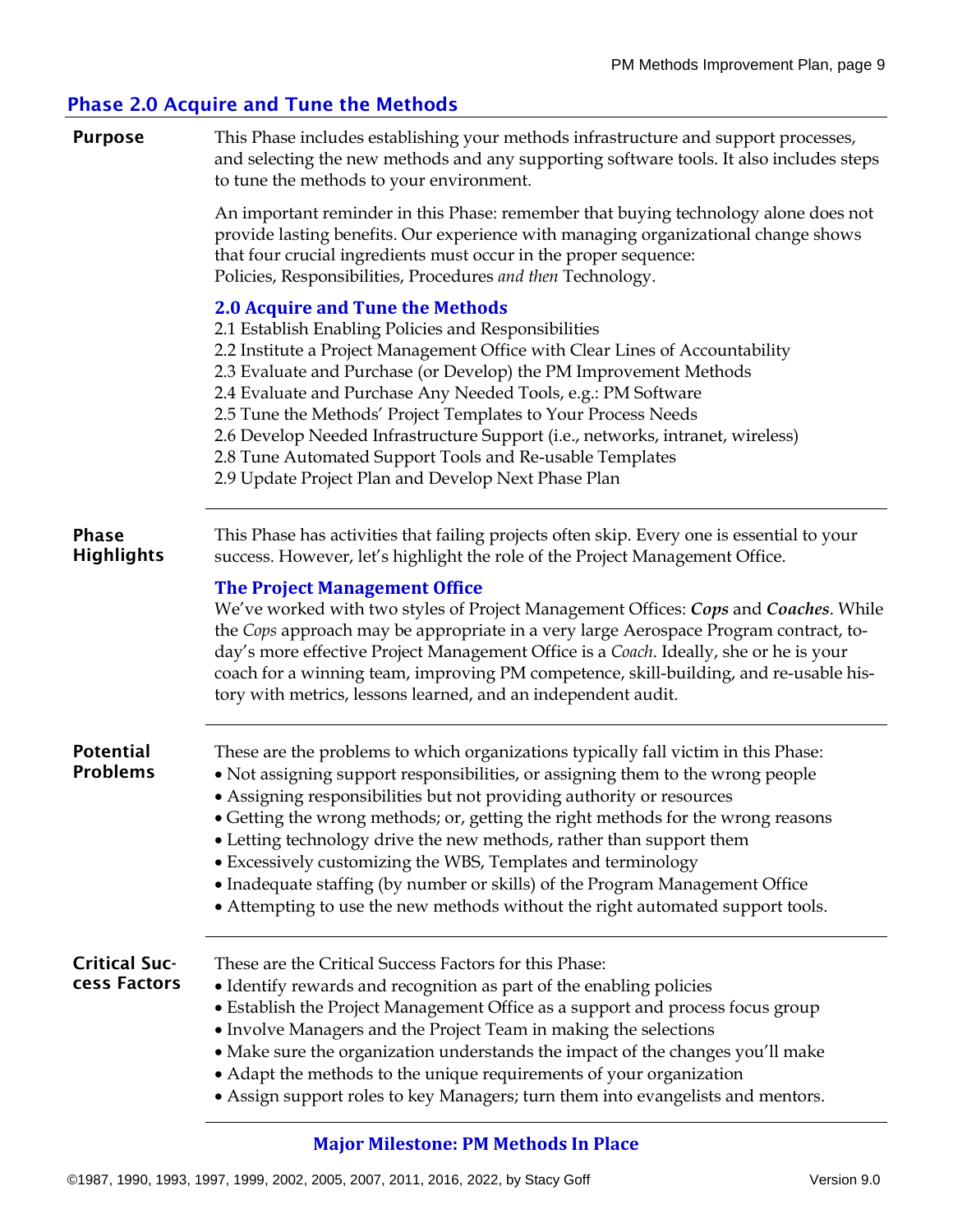# Phase 3.0 Do Pilot Training

| <b>Purpose</b>                       | The primary purpose of this Phase is to select and test the needed training and coaching,<br>plus method enhancements before general organization rollout. Pilot Training should be<br>oriented toward moderate-visibility, low-risk projects. You can run several pilot projects<br>with 3-4 month durations at the same time. Participants should be representative of your<br>organization, rather than an exceptional group.                                                                     |
|--------------------------------------|------------------------------------------------------------------------------------------------------------------------------------------------------------------------------------------------------------------------------------------------------------------------------------------------------------------------------------------------------------------------------------------------------------------------------------------------------------------------------------------------------|
|                                      | Small organizations may choose to combine this Phase with the Phase 5 Rollout Train-<br>ing, but even in that case, if you have major customization of proven training, you<br>should perform at least a walk-through before rolling it out to all staff.                                                                                                                                                                                                                                            |
|                                      | <b>3.0 Do Pilot Training</b><br>3.1 Select Pilot Project Areas<br>3.2 Establish Competence Model and Assess Training Needs<br>3.3 Provide Business Analysis Training<br>3.4 Provide Project Management Training<br>3.5 Provide Project Estimating Training, if needed<br>3.6 Provide Management and Customer Overviews<br>3.7 Fine-tune the New Methods, Based on Pilot Findings<br>3.8 Coach in Needed Competence Development Areas<br>3.9 Update Project Plan and Develop Next Phase Plan          |
| <b>Phase High-</b><br>lights         | The chicken-and-egg dilemma: Many organizations that embark on PM Methods im-<br>provement do so to improve project estimating. This Phase introduces training on esti-<br>mating. However, any estimating workshop relies on three prerequisites:<br>• A repeatable process<br>• Metrics and attributes that distinguish that process<br>• Skill and experience with that repeatable process.                                                                                                       |
|                                      | These prerequisites do not yet exist! However, they can be an outcome of this and the<br>next Phase. Preliminary results of the Pilot Training Phase include corrections to fine-<br>tune the process, and data that can be used to begin your metrics collection.                                                                                                                                                                                                                                   |
| lems                                 | Potential Prob- These are the problems to which organizations typically fall victim in this Phase:<br>• Selecting the wrong pilot projects: too long, too visible, too many, or high risk<br>• Using "sheep-dip" marathon training (use multiple shorter sessions, instead)<br>• Economizing on training: viewing training as a cost, not an investment<br>• Failing to capture metrics and organizational learning: "Lessons Learned"<br>• Not appropriately involving Managers and your Customers. |
| <b>Critical Suc-</b><br>cess Factors | These are the Critical Success Factors for this Phase:<br>· Obtain or develop a Competence Model for each skill area<br>• Assess Stakeholders using the Competence models to target best use of training<br>• Get Management and your Customers involved in assessing training needs<br>• Do training in the methods, underlying foundations, and automated tools<br>• Try to perform training or coaching when needed, or "Just in time."                                                           |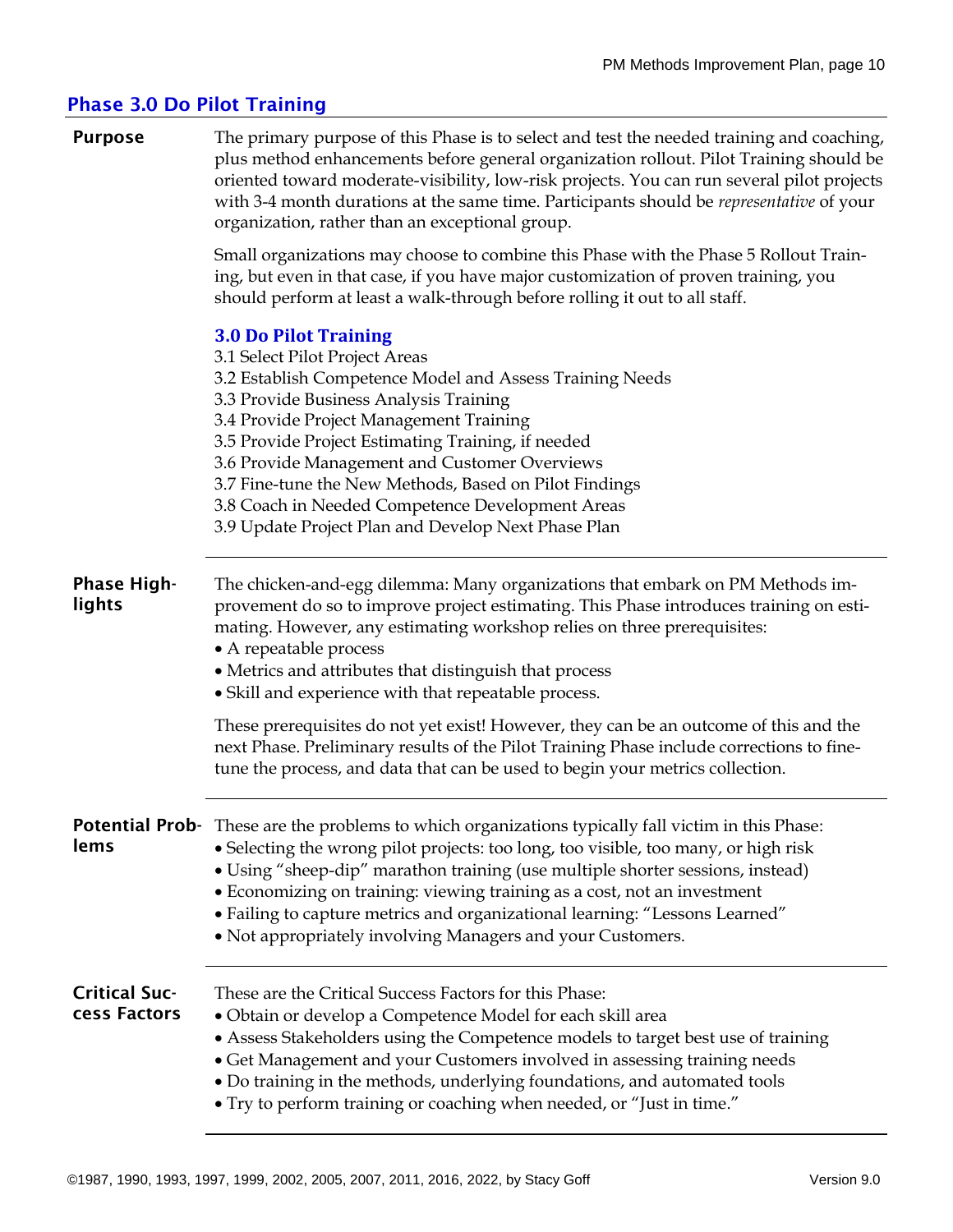# Phase 4.0 Run Pilot Projects

| <b>Purpose and</b><br><b>Timing</b>  | The key outputs of this Phase are fine-tuned methods, supportive coaching in them, the<br>tuned Project templates, preliminary process metrics, and automated re-usable models.<br>You can also begin to collect good example outputs that " feel" like your organization,<br>rather than someone else's. You can often run this Phase in parallel with the pilot train-<br>ing. This strategy depends on effective use of good Competence Models together with<br>implemented Competence Development Plans.                                                                                                                                                             |
|--------------------------------------|--------------------------------------------------------------------------------------------------------------------------------------------------------------------------------------------------------------------------------------------------------------------------------------------------------------------------------------------------------------------------------------------------------------------------------------------------------------------------------------------------------------------------------------------------------------------------------------------------------------------------------------------------------------------------|
|                                      | <b>4.0 Run Pilot Projects</b><br>4.1 Plan Pilot Projects<br>4.2 Develop Pilot Systems<br>4.3 Evaluate Pilot Results<br>4.4 Tune Templates and Models<br>4.5 Collect and Assemble The Sample Set<br>4.8 Provide Ongoing Coaching and Support to Pilot Projects<br>4.9 Update Project Plan and Develop Next Phase Plan                                                                                                                                                                                                                                                                                                                                                     |
| <b>Phase High-</b><br>lights         | During this Phase the most important thing to do is to provide ongoing coaching and<br>support to the pilot teams. After all, most real learning occurs on the job after the class (a<br>key difference between mere knowledge, skill, and competence. And because all change<br>takes time, you need to make sure you relax the timelines a bit (but not too much!).<br>Make sure you keep visibility high on the pilot projects. One good way is to establish the<br>objectives of the project to include the measurable learning of the participants. Make<br>sure you capture the history accurately, so you have a start on your project metrics data-<br>base.     |
| lems                                 | Potential Prob- These are the problems to which organizations typically fall victim in this Phase:<br>• Non-representative pilot projects or groups selected<br>• Piloted methods skipped, ignored or participants inadequately coached<br>• Pilot does not receive needed methods and tools support, because Project Management<br>Office responsibility, authority and staff are not yet assigned<br>• Customers are not involved because policies and roles are not yet clear<br>• Team does not produce good examples because of deadline pressures<br>• Pilots lack access to needed consulting and coaching support.                                               |
| <b>Critical Suc-</b><br>cess Factors | These are the Critical Success Factors for this Phase:<br>• Select Project Managers based on both interpersonal and technical skills<br>• Provide coaching and consulting for problems and project optimization<br>• Conduct periodic, positive reviews of strong and weak pilot experiences<br>• Maintain frequent progress reports to Managers and your Customer<br>• Provide flexibility in the schedule while keeping a sense of urgency<br>• Provide reward and recognition for pilot team members<br>• Allow time after the pilot projects for the team members to update the methods, tem-<br>plates and models, and evaluate the PM Methods improvement to date. |

# **Major Milestone: Pilots Complete**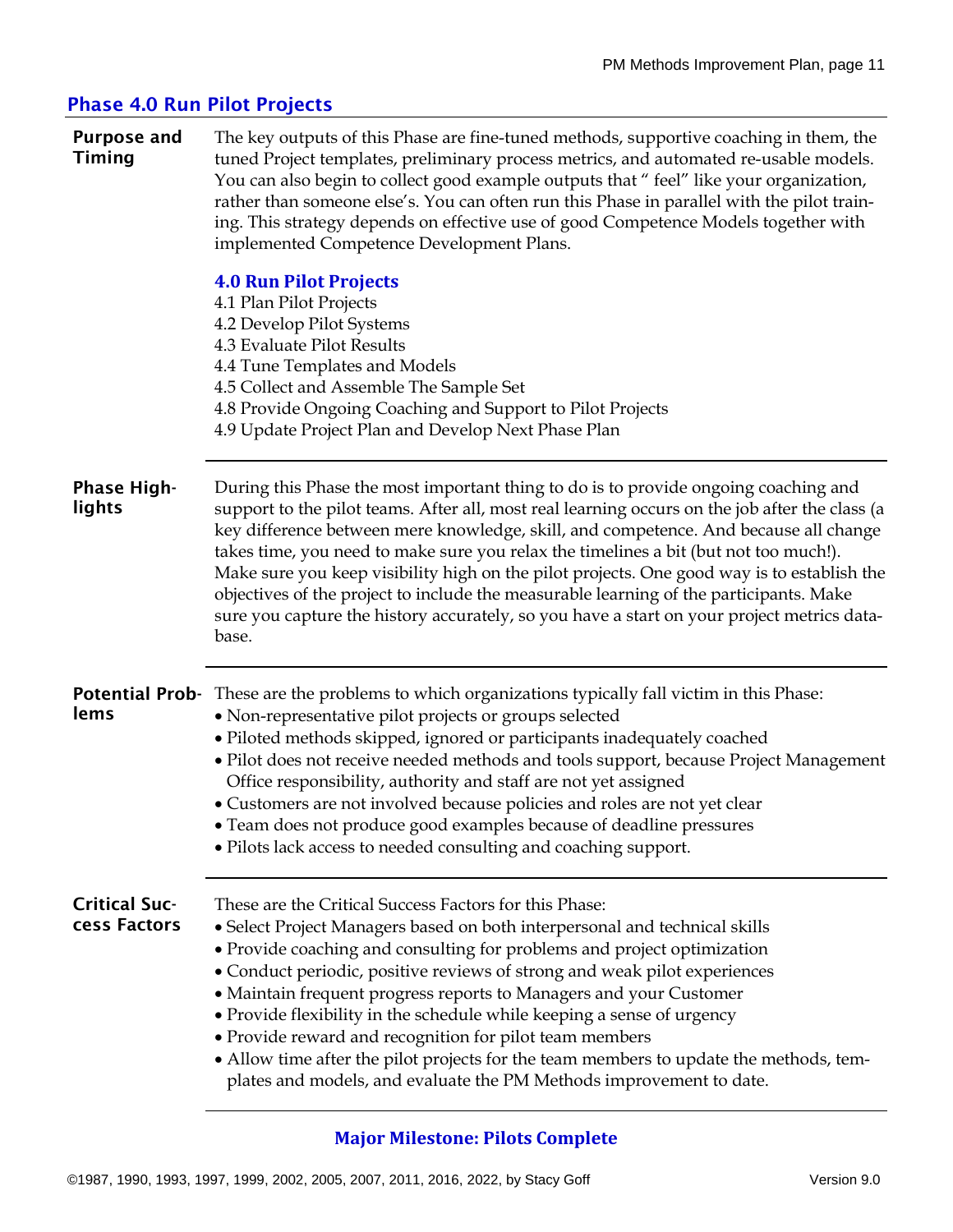### Phase 5.0 Do Rollout Training

**Purpose** This Phase provides needed training to the rest of your organization. For larger organizations, (150+ people) consider "train the trainer" programs, unless you intend to accelerate the training, and prefer to rely on the depth of outside resources.

#### **5.0 Do Rollout Training**

|                                      | <b>5.0 Do Rollout Training</b><br>5.1 Target Rollout Groups<br>5.2 Assess Training Needs Against Competence Models<br>5.3 Certify In-House Trainers<br>5.4 Provide Business Process Improvement Training<br>5.5 Provide Project Management Training<br>5.6 Provide Project Estimating Training<br>5.7 Provide Management and Customer Overviews<br>5.8 Follow-up Training with Skill and Competence Coaching<br>5.9 Update Project Plan and Develop Next Phase Plan                                                                                                              |
|--------------------------------------|----------------------------------------------------------------------------------------------------------------------------------------------------------------------------------------------------------------------------------------------------------------------------------------------------------------------------------------------------------------------------------------------------------------------------------------------------------------------------------------------------------------------------------------------------------------------------------|
| <b>Phase High-</b><br>lights         | This rollout-training period should occur in "waves" of work groups, and might last<br>three months for smaller companies and up to two years for larger companies. Our ex-<br>perience is that the best type of training is with intact teams, working in-class Case<br>Study exercises on their own projects, or at least, ones they can relate to. The least effec-<br>tive method is training participants who are scattered all over the organization. A work<br>group begins to benefit from new PM Methods when at least 25% of the group has been<br>in recent sessions. |
|                                      | We've found that allowing Managers to "bid" for rollout, based on planned benefit to<br>their group, is an effective way to prioritize the rollout. It can also unmask the unbeliev-<br>ers, and hold the heroes (early innovating Managers) to their word.                                                                                                                                                                                                                                                                                                                      |
| lems                                 | Potential Prob- These are the problems to which organizations typically fall victim in this Phase:<br>• Obtaining cheap, rather than effective training, or skipping training totally<br>• Poor needs assessment resulting in "demand" training to rectify errors<br>• Too much training, sooner than people will use it<br>• Ignoring the human factors; failing to overcome resistance to change<br>• Skipping training in interpersonal skills or improving communication skills<br>• Omitting Customer and Management training, thus not getting their help.                 |
| <b>Critical Suc-</b><br>cess Factors | The Critical Success Factors for the Pilot Training Phase apply to this Phase as well; in<br>addition, these factors also affect your success with this Phase:<br>• Engage Business Process Improvement techniques and Project Management training<br>and coaching that is compatible with the new methods<br>• Set workshop learning objectives and post-workshop follow-through assessments to<br>measure the impact of training on actual work performance<br>• Communicate enabling Policies, Responsibilities and Procedures support                                        |

- Keep your Sponsor informed about results, problems, solutions, and planned actions.
- Maintain the currency of assessments against the Competence Model.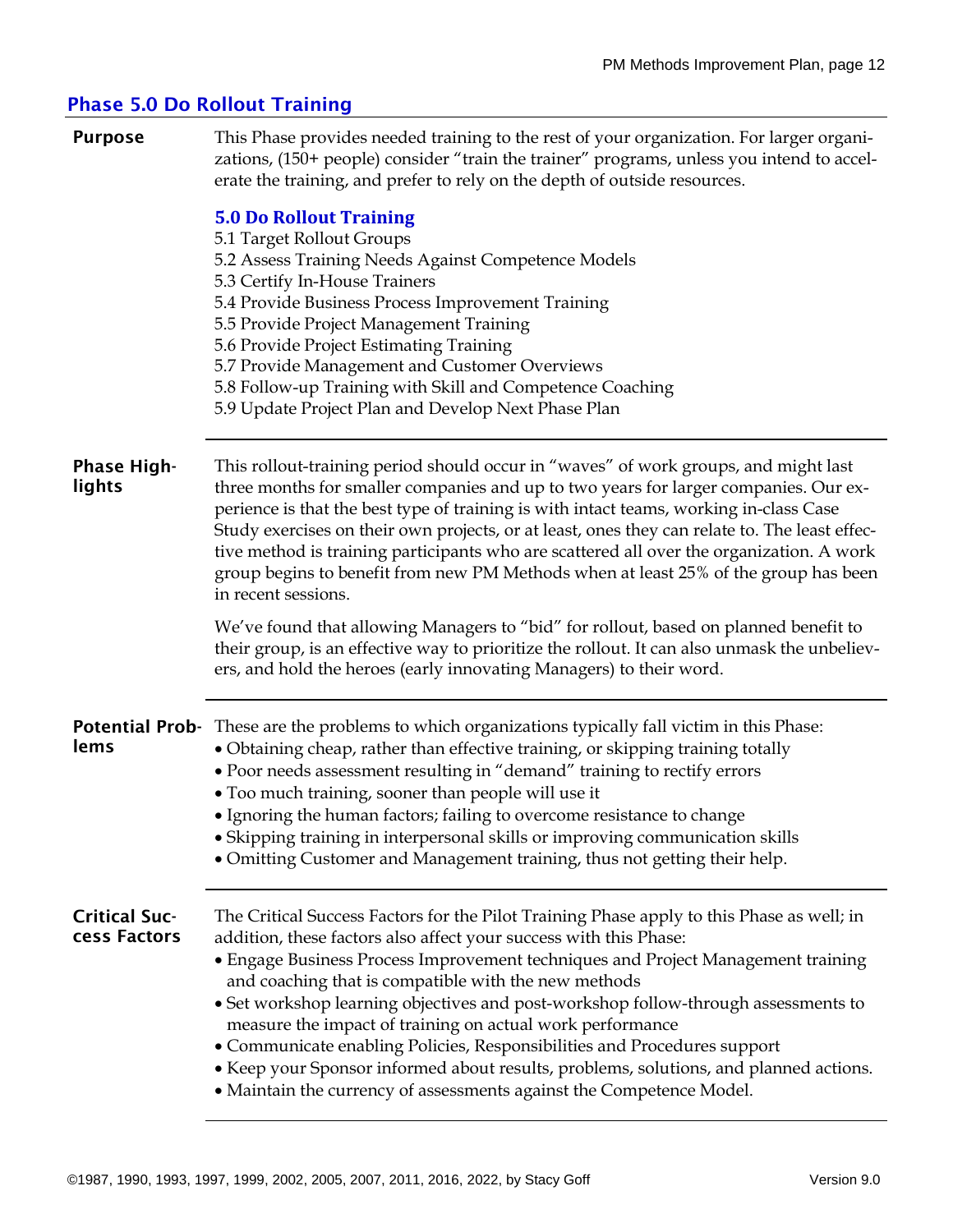### Phase 6.0 Rollout Projects

| <b>Purpose and</b> | This Phase typically lasts one to two years, and is complete when all teams have success- |
|--------------------|-------------------------------------------------------------------------------------------|
| <b>Timing</b>      | fully implemented two or three projects under the new PM Methods. The first part of       |
|                    | the Phase can overlap the Rollout Training if well coordinated.                           |

In addition to the critical success factors listed below, four key strategies during this Phase contribute to success:

- Maintain ongoing communication with Customers and Executive Managers
- Provide internal consulting support
- Reward project teams for good results
- Have project teams promote their results: in this way you continue to build support for this better way of doing business.

Rollout is also the time to begin full collection of the estimating history for the metrics database. Use this history after the first year to improve your estimating.

#### **6.0 Rollout Projects**

6.1 Identify Support and Consulting Roles

- 6.2 Finalize Methods Tailoring
- 6.3 Distribute Methods Manuals and Support Tools for Online Use
- 6.4 Implement Enabling Policies and Procedures
- 6.5 Participate and Coach in Planning Rollout Projects

6.6 Provide Support and Consulting Services

- 6.7 Evaluate Results and Demonstrate The Benefits to Management
- 6.8 Re-Assess the Organization Using the PM Maturity Model

6.9 Plan Follow-on and Support

|               | <b>Potential Prob-</b> These are the problems to which organizations typically fall victim in this Phase:                                                                                                      |  |  |
|---------------|----------------------------------------------------------------------------------------------------------------------------------------------------------------------------------------------------------------|--|--|
| lems          | • Shortchanging teams in hardware/software needed to improve results                                                                                                                                           |  |  |
|               | • Losing momentum and interest once the pilots are successful                                                                                                                                                  |  |  |
|               | • Thinking the learning is done once training has ended; it has only begun                                                                                                                                     |  |  |
|               | • A key problem: skipping training in interpersonal skills earlier hurts most here                                                                                                                             |  |  |
|               | • Failing to keep Management and Customers informed, and losing their interest                                                                                                                                 |  |  |
|               | • Cutting back on Project Management Office support once projects are underway.                                                                                                                                |  |  |
| Critical Suc- | These are the Critical Success Factors for this Phase:                                                                                                                                                         |  |  |
| cess Factors  | • Provide methods support staff: at least 1 support person for each 50-100 staff practi-<br>tioners; this support staff can be located in your Project Management Office or distrib-<br>uted to the workgroups |  |  |
|               | • Showcase achieved business benefits to Managers and your Customers                                                                                                                                           |  |  |
|               | • Reward Managers for performance improvement in their areas                                                                                                                                                   |  |  |

• Identify and deliver rewards for successful demonstration of the new methods.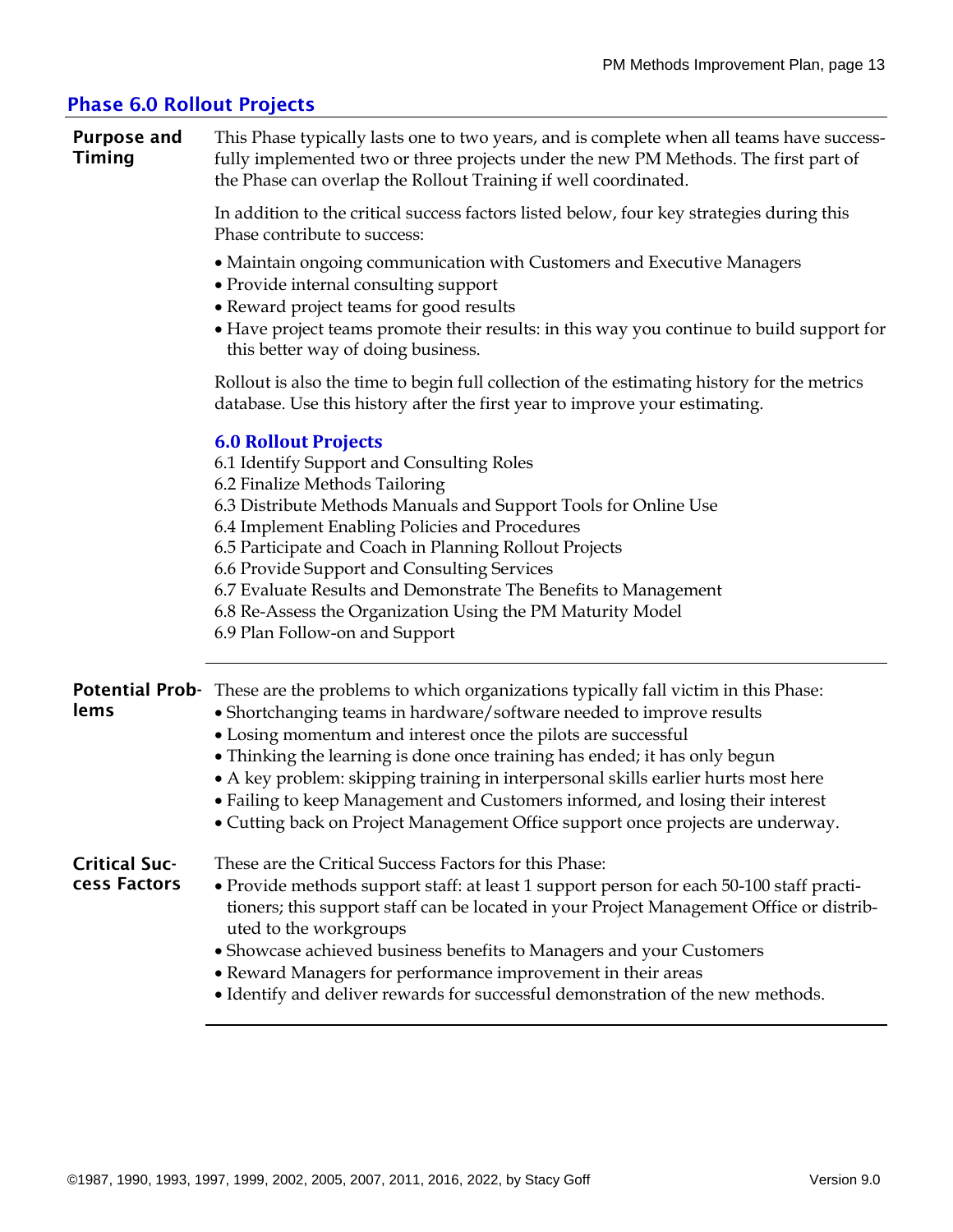# Phase 7.0 Support and Enhance the Methods

| <b>Purpose and</b><br>Timing         | The purpose of this Phase is to provide the ongoing support needed to institutionalize<br>the new PM Methods. Without this support, your effort could be in danger of being "just<br>another fad of the month". This Phase begins at the same time as Rollout. It prepares for<br>ongoing operation and adaptation of the new methods.                                                                                                                                                                                                                                                         |
|--------------------------------------|------------------------------------------------------------------------------------------------------------------------------------------------------------------------------------------------------------------------------------------------------------------------------------------------------------------------------------------------------------------------------------------------------------------------------------------------------------------------------------------------------------------------------------------------------------------------------------------------|
|                                      | The test of success for this Phase is whether the methods adapt and flex with changes in<br>the business climate, or whether they stagnate and become obsolete within several years.                                                                                                                                                                                                                                                                                                                                                                                                           |
|                                      | <b>7.0 Support and Enhance the Methods</b><br>7.1 Target Advanced Opportunities (Virtual Collaboration, Increased Re-use)<br>7.2 Continue Competence Development Planning and Coaching<br>7.3 Maintain Methods Content, Materials and Samples<br>7.4 Collect Project History for Metrics Data Base<br>7.5 Track Defect Discovery Rates and Apply Prevention Approaches<br>7.6 Provide Skills Maintenance and Update Training<br>7.7 Provide Support and Consulting Services<br>7.8 Monitor Use and Review for Improvement Opportunities<br>7.9 Perform Periodic Reviews to Improve the Process |
| <b>Phase High-</b><br>lights         | The highlights of this Phase include two types of events to watch for:<br>• When Managers "catch someone doing something right", and acknowledge it.<br>• When certain Team Members start being recognized by their peers as informal experts<br>in the various Competences needed for the PM Methods to work well.                                                                                                                                                                                                                                                                            |
| lems                                 | <b>Potential Prob-</b> These are the problems to which organizations typically fall victim in this Phase:<br>• Allowing the methods to become out of date as guardianship passes to the next gener-<br>ation of support staff<br>• Failing to capture project history to improve estimates<br>• Becoming distracted by the next big thing and letting this initiative suffer<br>• Cutting the Project Management Office in tough times<br>• Lapsing on refresher and new-hire training<br>• Reverting to a deadline-driven, process mentality in times of stress.                              |
| <b>Critical Suc-</b><br>cess Factors | These are the Critical Success Factors for this Phase:<br>• Implement all prior Phases properly and provide rewards for good results<br>• Monitor and promote improvements in productivity and quality<br>• Maintain Defect Discovery Rate measures and continue process improvement<br>• Capture all Lessons Learned, and research them at startup in each new project<br>· Periodically catch someone doing something right, and make an example of it.                                                                                                                                      |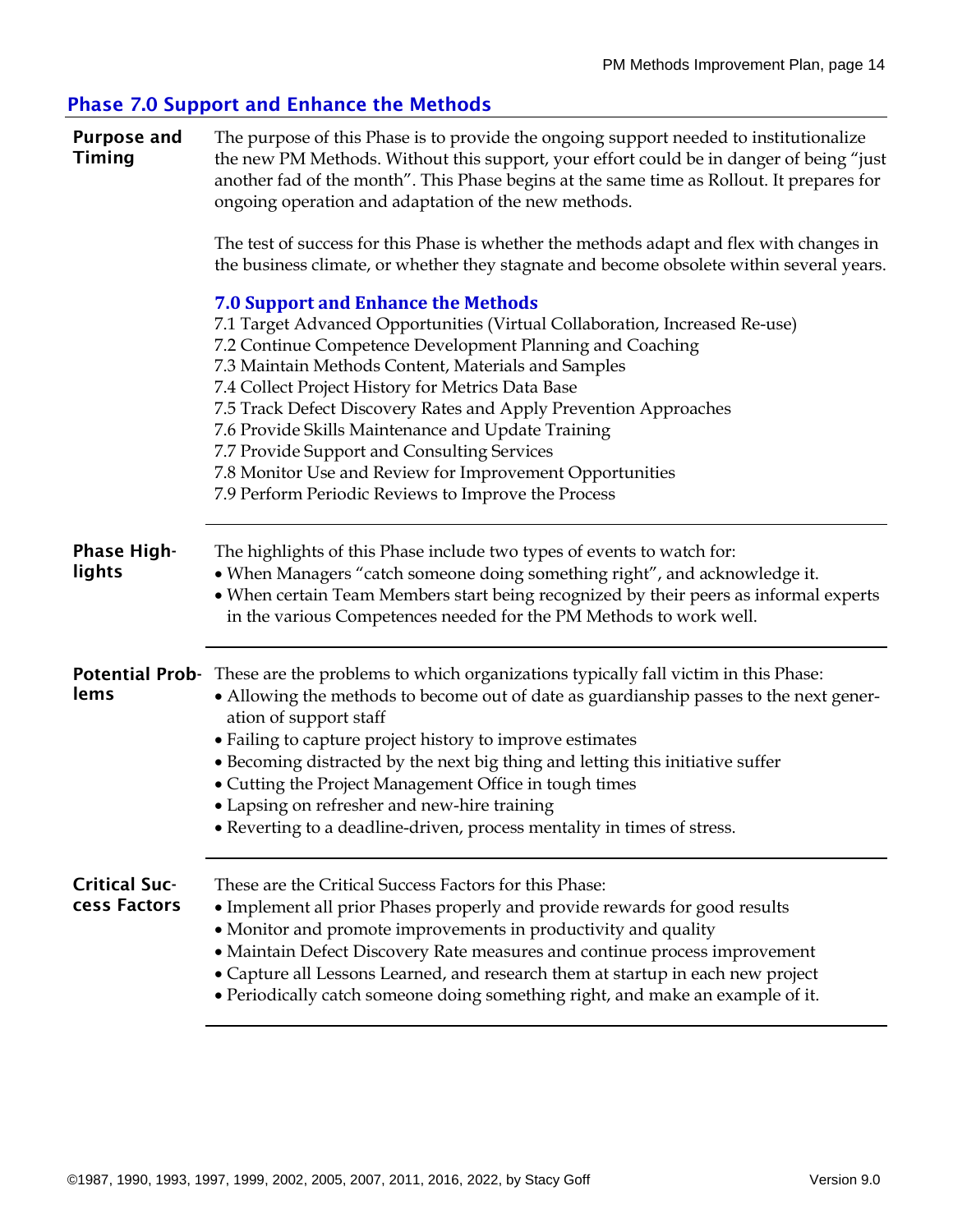# 4. Case Histories

**Disclaimer** Here are *composite* case histories (composite because we changed them to disguise the client; and in some cases they are drawn from multiple clients) to show model implementations and not-so-model implementations of methods improvement. If the case histories bear some resemblance to organizations you are familiar with, it is probably intentional.

#### Developed In-**House** *A & B Corporation* developed new PM Methods in-house, and targeted them on their large projects. The Quality Assurance group spearheaded the effort, and involved staff from the 400+ person engineering group. Training in the new PM Methods spanned from the Executive Management team and Customer Management on down to the graphics artist.

Four years later, the QA group maintains the methods, and provides support and training. Despite the group's original success, Management has lost track of the benefits, and has not kept support staffing consistent with growth.

Projects are starting to slip because although the PM Methods provide better requirements, deadlines are set without the benefit of good estimates. Teams are overrunning schedules and budgets, and pressure is on to reduce scope or quality to meet deadlines (although no Manager will admit this). Morale is dropping and support for the "extra work" of the new method is waning.

| <b>Strengths</b>                                     | <b>Weaknesses</b>                                       |
|------------------------------------------------------|---------------------------------------------------------|
| Good initial use of PM Methods                       | • Not institutionalized; used in large<br>projects only |
| Involvement of staff                                 | • Insufficient ongoing public relations                 |
| Initial Management and Customer<br>training is great | • Support staff limit is false economy                  |

### The Trojan **Horse**

*Tanzania Bell* brought in a very large, powerful PM methodology offered by one of the "Big Five" accounting firms. Executive Management committed to improving project responsiveness and cost control, so strict use of the method was mandated throughout the company. Training was not provided in either the methodology or the underlying structured methods.

Fortunately, the accounting firm could supply staff who understood the method-ology and could complete the necessary forms. Today the company relies heavily on outside consultants for most projects, and internal resources serve primarily a maintenance role. The partner who sold the methodology is now the CFO.

| <b>Strengths</b>                      | <b>Weaknesses</b>                   |
|---------------------------------------|-------------------------------------|
| Good Executive commitment             | • No staff training in methodology  |
| • Management has better cost and      | • No training in foundation skills  |
| schedule control now                  | • Projects cost more                |
| • Outside resources are available for | ■ Staff morale is low               |
| crash projects                        | • No leveraging of staff skills     |
|                                       | • No staff ownership of methodology |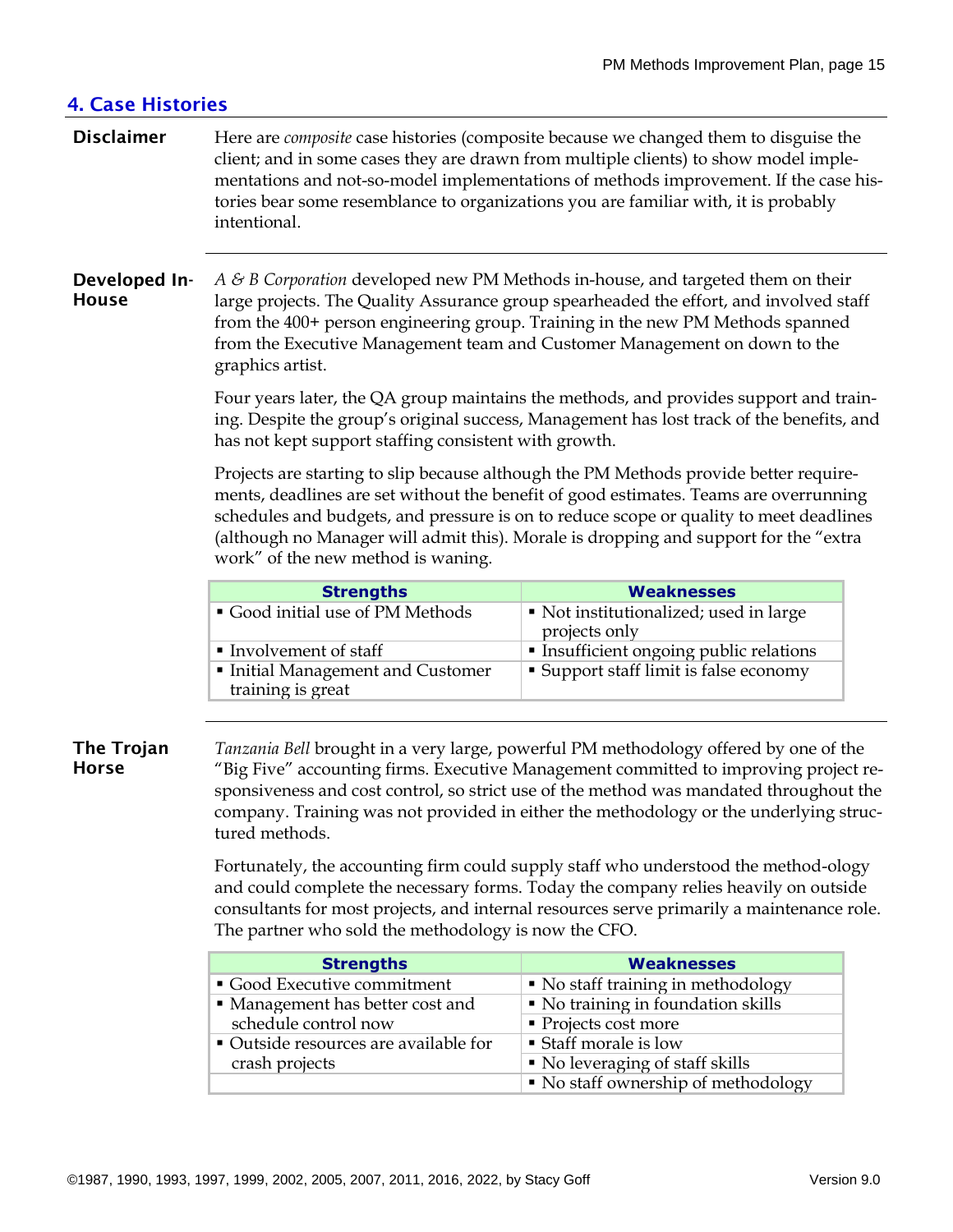# 4. Case Histories (continued)

**Second Gener-** Apex Controls developed an in-house PM methodology to complete projects faster and ation improve cost control. They didn't bother much with the front half of the Life Cycle, including better requirements definition, because their staff resisted drawing pictures and talking to "users". Besides, they already wrote reams of narrative requirements. When project changes got out of hand, they tightened reporting periods to weekly and imposed a change control system.

> As resulting projects failed, Quality Assurance began restrictive, detailed reviews to enforce the use of the method. When the Project Management Office still could not control costs, a reorganization assigned the entire group to Finance. A year later, all their business processes were outsourced to one of the big India firms.

| <b>Strengths</b>             | <b>Weaknesses</b>                        |
|------------------------------|------------------------------------------|
| Good control, after the fact | Efficient, but not effective orientation |

Can't Win 'Em All *Nevermore, Inc.* was a world-class Public Relations organization, with stellar artists, multimedia content geniuses and an internet-based development methodology. Their strategic positioning ensured that their work results consistently developed new Customers in their industry. During the Far East Stock Market Crash, the company was acquired by China Bank & Trust Holding Company; they were victimized by a 45% cutback, and dropped off the face of the earth.

| <b>Strengths</b>                                                     | <b>Weaknesses</b>          |
|----------------------------------------------------------------------|----------------------------|
| Former staff provide competitive<br>advantage to their new companies | ■ Tragic waste of momentum |

 **Moral:** Even the best methods can't help an organization in unstable times.

Close to Ideal *Bank of York* training Manager's mission was to implement improved PM skills throughout the company. After implementing the curriculum, she decided that there was a lack of consistency, so she acquired a PM methodology. After successfully rolling out the methodology through internal consultants, she determined that the organization's Project Management skills were still weak, so she acquired a PM Competence Model, had her staff trained in its uses, and began assessing competence and establishing Competence Development Plans.

> Key Managers became strong advocates of the new program, and began first by serving as Coaches and Mentors for those who were working on their Competence Development Plans. They became PM evangelists, creating enthusiasm and rewards for appropriate use. Executives and Customers were briefed about the program, and committed to their role in continuing success. After three years, each of the involved Managers received promotions and the program was assigned to new staff members who were given appropriate time and authority to maintain and enhance the program.

| <b>Strengths</b>                         | <b>Weaknesses</b>                      |
|------------------------------------------|----------------------------------------|
| • Good incremental strategy              | ■ Weak in up-front commitment          |
| $\blacksquare$ Excellent rollout support | • May depend too much on personalities |
| Good hand-off to next generation         |                                        |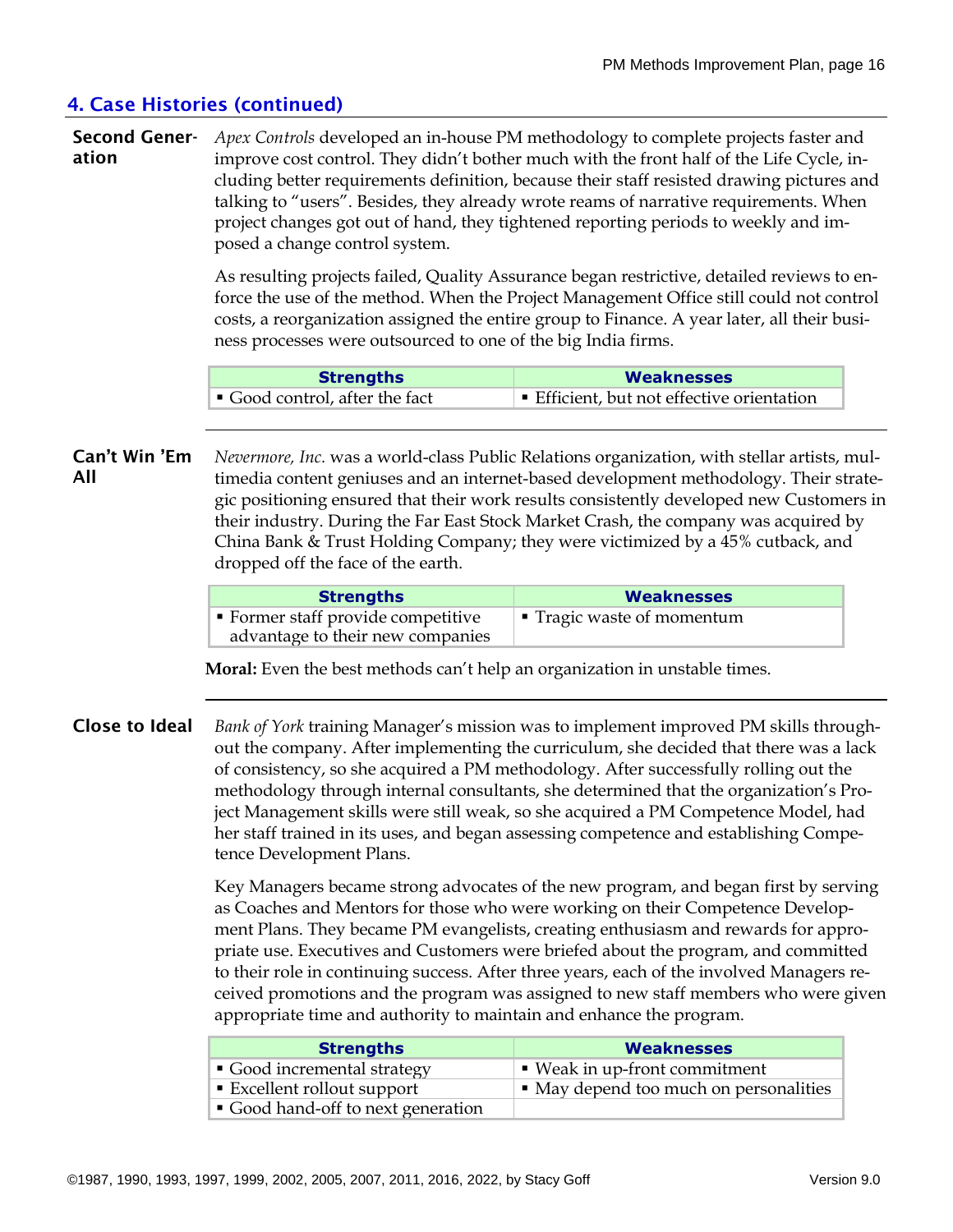| 5. Summary      |                                                                                                                                                                                                                                                                                                                                                                                                                                                                                                                                                                                                                                                                                                                                                                                                                                                                                                                                                                                                                                                                                                                                         |
|-----------------|-----------------------------------------------------------------------------------------------------------------------------------------------------------------------------------------------------------------------------------------------------------------------------------------------------------------------------------------------------------------------------------------------------------------------------------------------------------------------------------------------------------------------------------------------------------------------------------------------------------------------------------------------------------------------------------------------------------------------------------------------------------------------------------------------------------------------------------------------------------------------------------------------------------------------------------------------------------------------------------------------------------------------------------------------------------------------------------------------------------------------------------------|
| <b>Benefits</b> | As mentioned in the overview, any new method should improve the quality, speed of<br>delivery, and cost-effectiveness of information technology projects. However, the bene-<br>fits of a well-executed PM Methods improvement project reach far beyond the easily<br>measured budget and schedule metrics.                                                                                                                                                                                                                                                                                                                                                                                                                                                                                                                                                                                                                                                                                                                                                                                                                             |
|                 | The impact of successful PM Methods improvement is also often measured in:<br>• Higher Return-On-Investment (ROI) business processes for less cost<br>• Improved measurability, leading to better Management decisions<br>• A more entrepreneurial culture, quick-to-respond to business needs<br>• Reduced risk and increased satisfaction on the part of your Customer<br>• More challenged, productive project teams, with a can-do attitude.                                                                                                                                                                                                                                                                                                                                                                                                                                                                                                                                                                                                                                                                                        |
|                 | Thus the company with challenged, entrepreneurial, rewarded project teams runs circles<br>around lesser competition.                                                                                                                                                                                                                                                                                                                                                                                                                                                                                                                                                                                                                                                                                                                                                                                                                                                                                                                                                                                                                    |
| <b>Costs</b>    | You should, however, understand the full costs of implementing such a program. Then,<br>in a good analysis, you can evaluate not only the benefit/cost ratio of PM Methods im-<br>provement; you can also see the opportunity cost of poorly implemented methods.                                                                                                                                                                                                                                                                                                                                                                                                                                                                                                                                                                                                                                                                                                                                                                                                                                                                       |
|                 | Our experience with PM Methods enhancement in organizations of all sizes leads us to<br>the following predictions:<br>• You will spend up to two years to integrate any new methods and supporting technol-<br>ogy into your environment - if you manage it well. Poorly managed, it will tend to<br>fizzle out before the end of the second year.<br>• You will notice that rather than projects taking less time and costing less, they will ac-<br>tually be longer and costlier, until project teams have overcome the learning curve.<br>However, return on Investment should be greater. And, you will be more aware of<br>both these impacts because now you have better ways to measure status and results.<br>• Your cost to install most PM Methods, supporting hardware and software, needed<br>training, internal support and external consulting will come to at least \$6K - \$12K per<br>practitioner over the first two years (and some, that rely on extensive software suites,<br>may cost twice or four times that). Organizations that attempt to economize in the<br>wrong ways often spend more and receive less. |
|                 | Of course, you may say, "I've got a smaller company, with a smaller shop." For you, the<br>unit costs may be even higher, because you cannot benefit from economies of scale. Your<br>PM Methods Improvement Plan controls a fairly large project. Can you afford to begin it<br>without a strategy for success?                                                                                                                                                                                                                                                                                                                                                                                                                                                                                                                                                                                                                                                                                                                                                                                                                        |
| <b>Summary</b>  | We believe that anything worth doing is worth doing well. Our goal in producing this<br>monograph is to assist you to be as successful as possible in implementing your im-<br>provement methods. Your secret for success: treat it as a project, manage it well, and ap-<br>ply competent resources, aided by appropriate tools and providers.                                                                                                                                                                                                                                                                                                                                                                                                                                                                                                                                                                                                                                                                                                                                                                                         |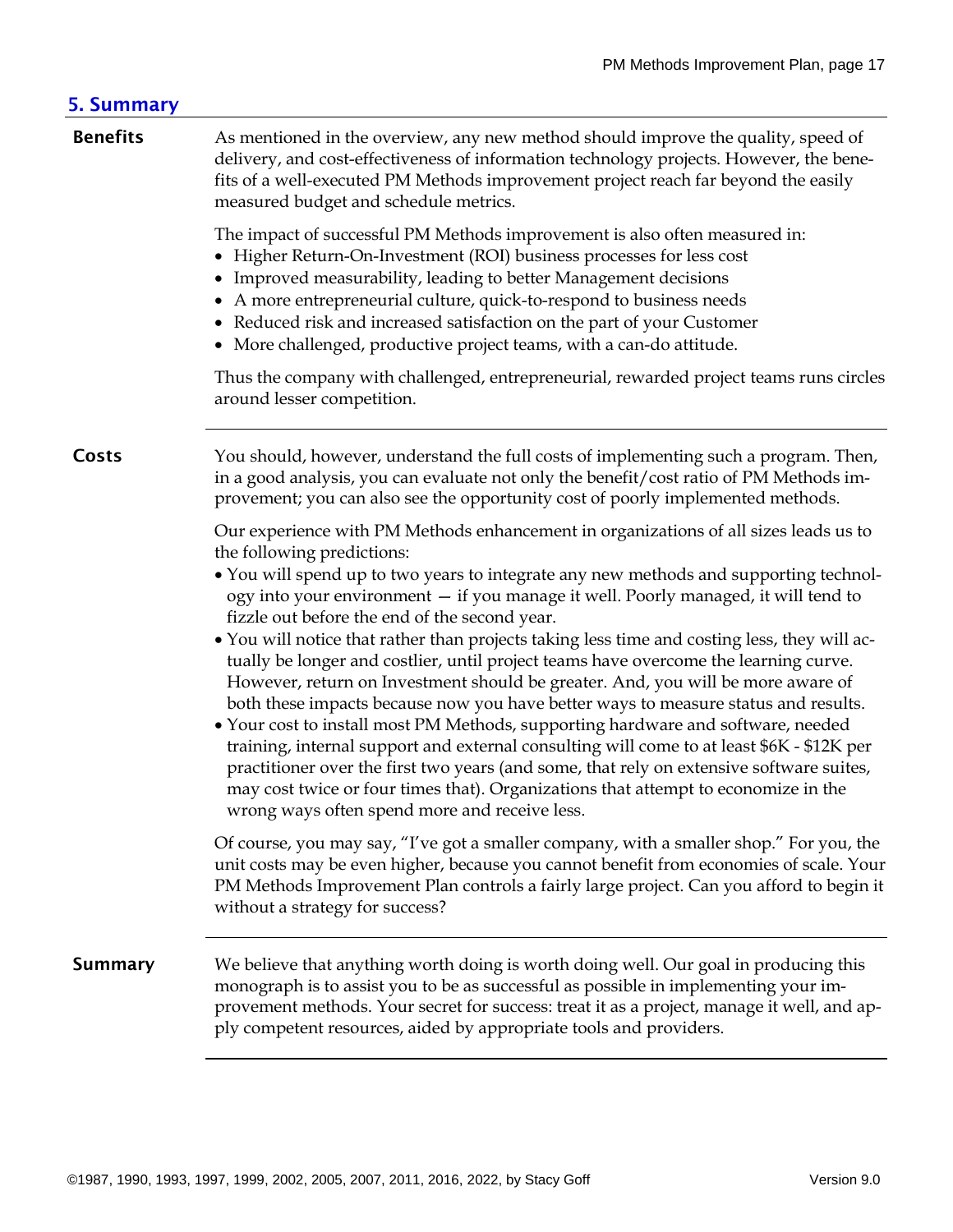# 6. About the Author

**Stacy A. Goff**, *the PM Performance Coach*<sup>™</sup>, has coached and inspired tens of thousands of project and program managers, and hundreds of organizations, on five continents, for over forty years. A Project Management practitioner since 1970 and consultant since 1982, he has also been a strong contributor to professional organizations such as IPMA® and PMI<sub>®</sub> since 1983.

He is a co-founder and past-president of IPMA-USA, and 2011-2014 Vice President of Marketing & Events for IPMA, the International Project Management Association. In September, 2015, he was named an IPMA Honorary Fellow.

Goff's interest in project competence and performance began with establishing a PM Competency Center for a nuclear power plant in the early 1980s. It continued with international engagements during the 1980s and 90s as he helped organizations assess and improve their project and pro-



gram performance. Today, he coaches, speaks and performs keynote speeches at major project-related events. And, he continues to pursue his interest in individual, project team, organization, and national and international PM performance.

Mr. Goff brings a results-oriented approach to Project Management coaching, consulting, and training. His insight for the needed PM Competences, and his delivery of effective training translate to improved project performance. In his working life, he combines his Project experience with sensitivity for the interpersonal skills areas—the human aspects of projects.

In his papers, presentations, workshops or in consulting, he combines his project experience with strategic linkage for all projects and programs. His insights and experience have provided competitive advantage for his clients for over 40 years. His business result: measurably increased **PM Performance.** 

Contact Stacy at +1.719.488.3850, email: Stacy.Goff@gmail.com. His website is https://StacyGoff.com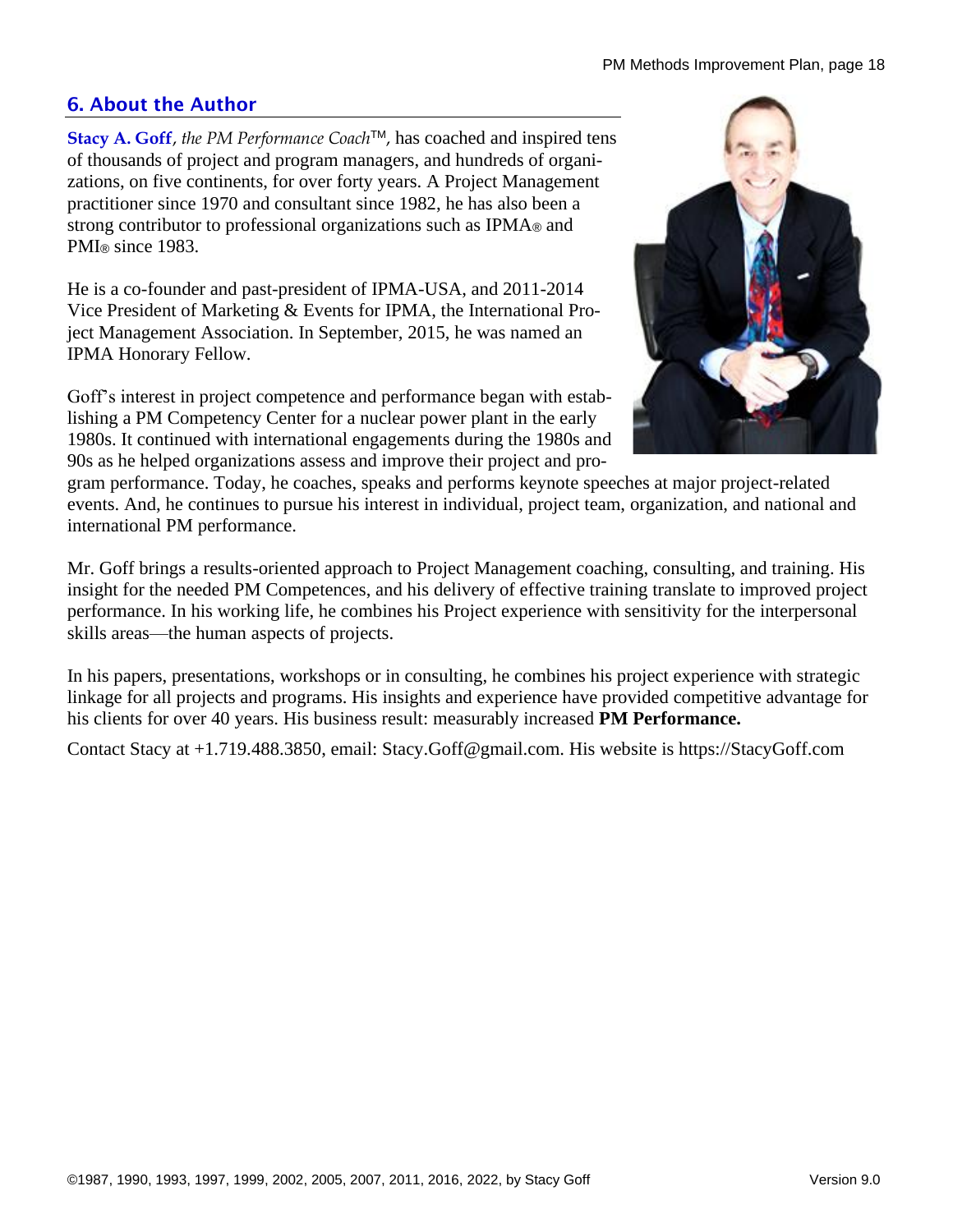# Appendix A

# **Responsibilities of a Project Sponsor**

The effective Sponsor's Responsibilities include (add more, as needed). We suggest that you use this list as a checklist when engaging your Project Sponsors.

- $\Box$  Establish and maintain the project vision
- ❑ Fund the project or negotiate for funding
- ❑ Produce or sign off on the Project Charter
- ❑ Approve and communicate the business case
- ❑ Assure the project meets business needs, at startup, throughout, and at closure
- ❑ Represent the project to your Enterprise Executives, keeping them informed and in support of the project effort
- ❑ Define the Project Manager's authority, and Empower the Project Team
- ❑ Assure availability of the right Resources, with the right competences, the right amount of time, especially from the project's Customers
- ❑ Serve as project spokesperson for all communication outside the Team
- ❑ Eliminate roadblocks outside the control of the Project Manager and Core Team
- ❑ Ramrod or speed approvals (develop a sense of urgency-by-example)
- ❑ Arbitrate disputes, when needed
- ❑ Provide significant rewards for the Project Team

# **Traits of a Useful Methodology**

We've worked with dozens of commercial and in-house-developed project management methods (methodologies) over the years, and have developed several of our own, that we have offered to our clients for over 32 years.

Here are a handful of characteristics that consistently differentiate effective and efficient PM methods from ineffective and weak or bloated ones:

- 1. Contains guiding processes for those who are new to project work.
- 2. Identifies Key Roles and their Responsibilities for all Stakeholders, including Sponsors, Resource Managers, & Customers or Clients.
- 3. Cites Skills or Competences needed, by Role, by Process.
- 4. Provides useful templates *and examples.*
- 5. Supplies model project Life Cycles for projects of different types, with more detailed WBS examples.
- 6. Offers audit checklists to assure proper process, Governance and results.
- 7. Is customizable by Enterprises and project teams.
- 8. Is scaleable, to work effectively with projects of varying size and complexity.
- 9. Is tool-neutral. While most methods need tools, for people to be willing to use them, the methods should not demand specific tools.
- 10. Offers a range of rigor for different project needs.
- 11. Saves more effort and time than it requires.